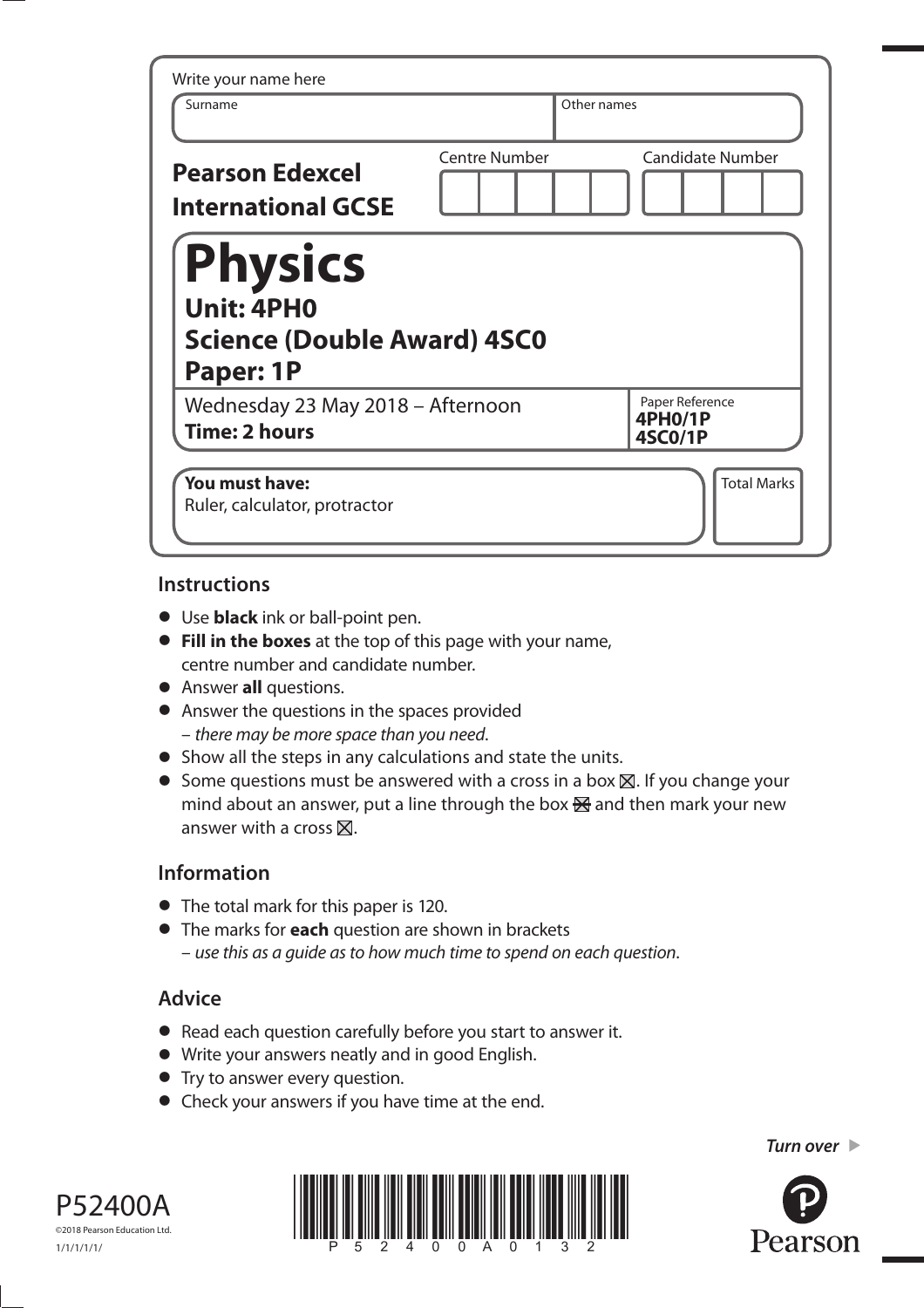|                                                                              | <b>EQUATIONS</b>                      |
|------------------------------------------------------------------------------|---------------------------------------|
| You may find the following equations useful.                                 |                                       |
| energy transferred = current $\times$ voltage $\times$ time                  | $E = I \times V \times t$             |
| pressure $\times$ volume = constant                                          | $p_1 \times V_1 = p_2 \times V_2$     |
| $frequency = \frac{1}{time period}$                                          | $f=\frac{1}{T}$                       |
| $power = \frac{work \, done}{time \, taken}$                                 | $P = \frac{W}{t}$                     |
| energy transferred<br>$power = \frac{1}{time taken}$                         | $P = \frac{W}{t}$                     |
| $2\pi \times$ orbital radius<br>orbital speed = $\frac{2\pi}{2}$ time period | $v = \frac{2 \times \pi \times r}{T}$ |

Where necessary, assume the acceleration of free fall,  $g = 10 \text{ m/s}^2$ .

**DO NOT WRITE IN THIS AREA DO NOT WRITE IN THIS AREA DO NOT WRITE IN THIS AREA DO NOT WRITE IN THIS AREA DO NOT WRITE IN THIS AREA DO NOT WRITE IN THIS AREA DO NOT WRITE IN THIS AREA DO NOT WRITE IN THIS AREA DO NOT WRITE** 

**DO NOTWATE IN THE REFER** 

**DOMORWRITE MITHSTERN** 

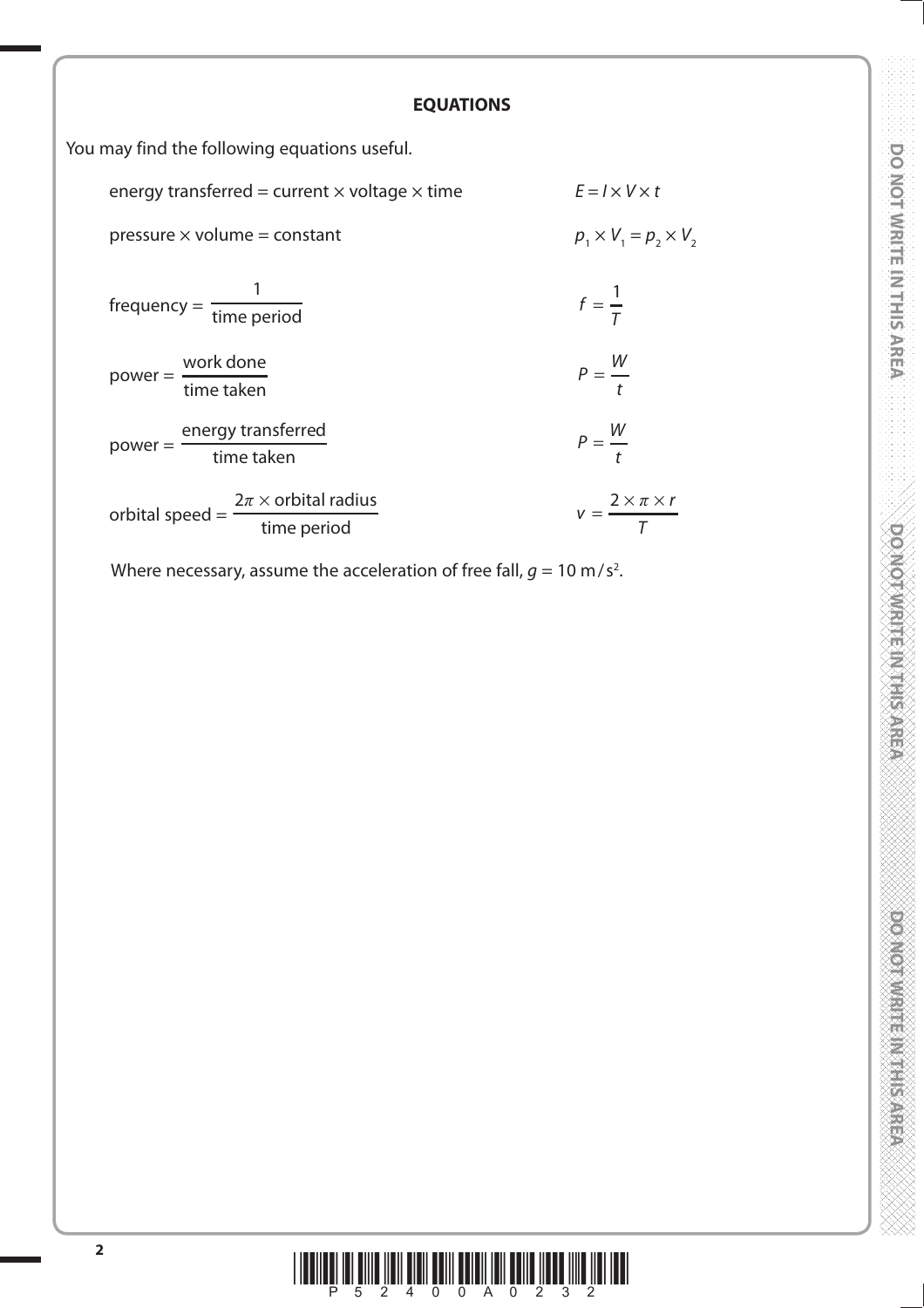

 $\frac{P}{5}$   $\frac{P}{2}$   $\frac{P}{4}$   $\frac{P}{0}$   $\frac{P}{0}$   $\frac{P}{0}$   $\frac{P}{0}$   $\frac{P}{3}$   $\frac{P}{3}$   $\frac{P}{2}$   $\frac{P}{1}$   $\frac{P}{1}$   $\frac{P}{1}$   $\frac{P}{1}$   $\frac{P}{1}$   $\frac{P}{2}$   $\frac{P}{2}$   $\frac{P}{2}$   $\frac{P}{2}$   $\frac{P}{2}$   $\frac{P}{2}$   $\frac{P}{2}$ 

*<u>RESIVERING IN SIMBONGO.</u>*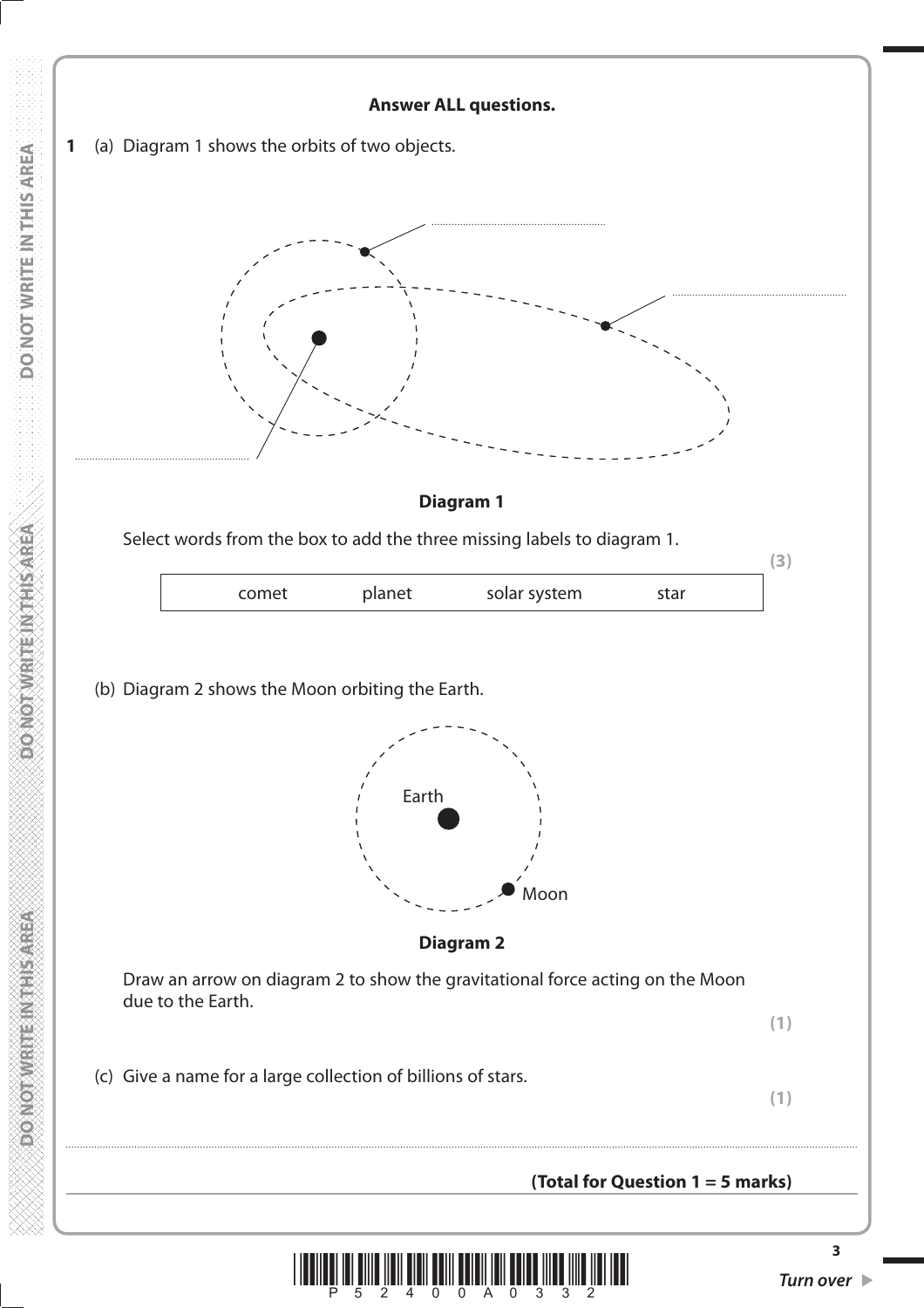**2** The photograph shows a child bouncing on a trampoline.



**DO NOT WRITE IN THIS AREA DO NOT WRITE IN THIS AREA DO NOT WRITE IN THIS AREA DO NOT WRITE IN THIS AREA DO NOT WRITE IN THIS AREA DO NOT WRITE IN THIS AREA DO NOT WRITE IN THIS AREA DO NOT WRITE IN THIS AREA DO NOT WRITE** 

**DOMOTAMENT INTERNATION** 

**DOOMOODWEERING STEEP** 

DO NOT WRITE IN THIS AREA

(a) The box lists some types of energy.

| chemical                                        | elastic | gravitational                                                    | kinetic | thermal |  |
|-------------------------------------------------|---------|------------------------------------------------------------------|---------|---------|--|
|                                                 |         | The passage describes the process of bouncing on the trampoline. |         |         |  |
| Use words from the box to complete the passage. |         |                                                                  |         |         |  |
|                                                 |         | Each word may be used once, more than once or not at all.        |         |         |  |
|                                                 |         |                                                                  |         |         |  |
|                                                 |         |                                                                  |         |         |  |
|                                                 |         |                                                                  |         |         |  |
|                                                 |         |                                                                  |         |         |  |
|                                                 |         |                                                                  |         |         |  |

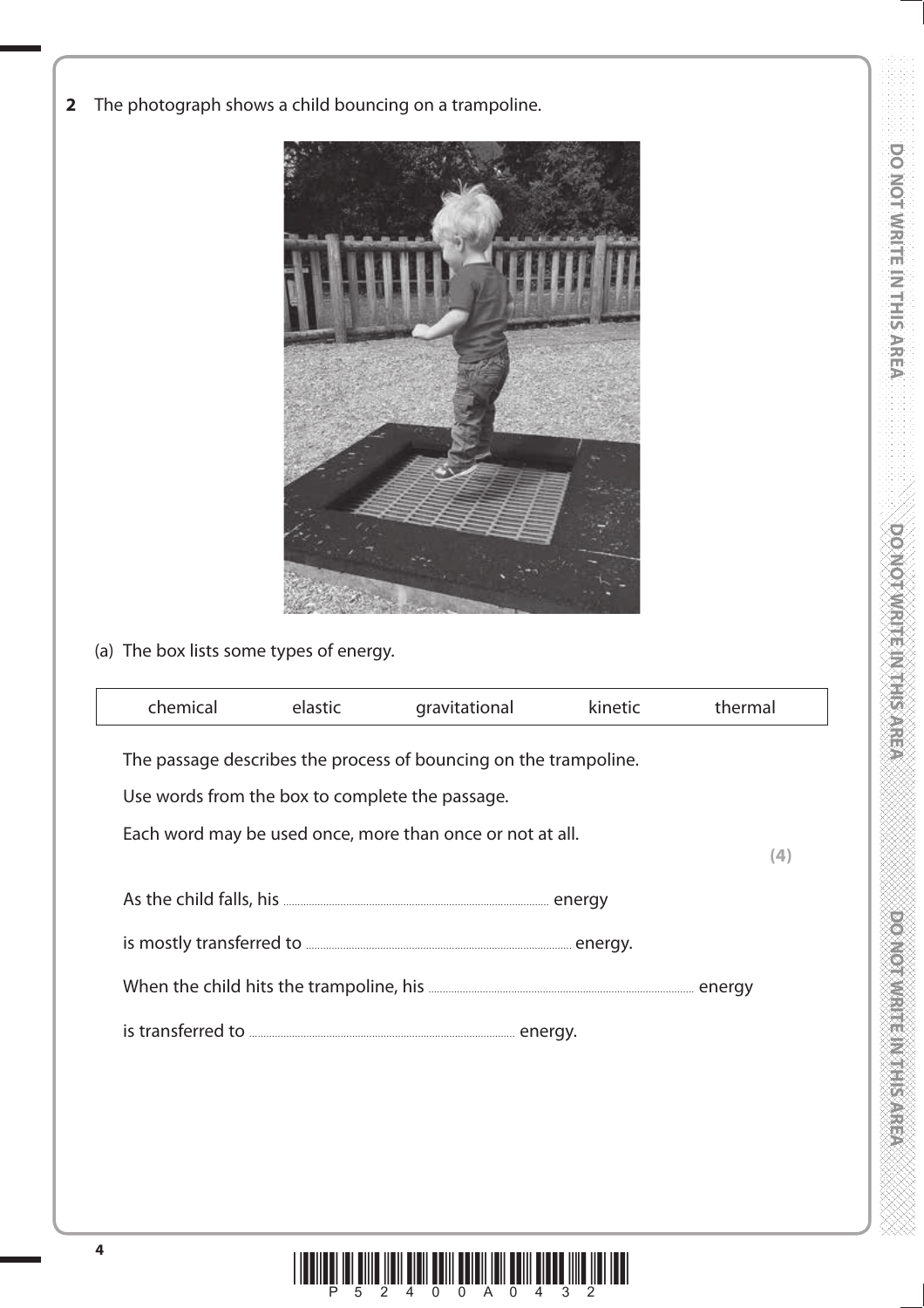| (b) Trampolines have springs that stretch and compress.                                                     |     |
|-------------------------------------------------------------------------------------------------------------|-----|
| A student investigates a spring to see if it obeys Hooke's law.                                             |     |
| She measures the extension of a spring for a range of different stretching forces.                          |     |
| (i) Describe how the student could measure the extension of the spring.                                     | (3) |
|                                                                                                             |     |
|                                                                                                             |     |
|                                                                                                             |     |
|                                                                                                             |     |
|                                                                                                             |     |
|                                                                                                             |     |
|                                                                                                             |     |
|                                                                                                             |     |
|                                                                                                             |     |
|                                                                                                             |     |
| (ii) The student finds that the spring does obey Hooke's law.<br>Sketch a graph of her results on the axes. | 21  |
|                                                                                                             |     |
| extension                                                                                                   |     |
|                                                                                                             |     |
| $\overline{0}$<br>$\mathbf 0$                                                                               |     |
| force<br>(Total for Question 2 = 9 marks)                                                                   |     |

**DO NOT WRITE IN THIS AREA** 

**DO NOT WRITE IN THIS AREA** 

**ABO NOTIVE TE INTERNETA**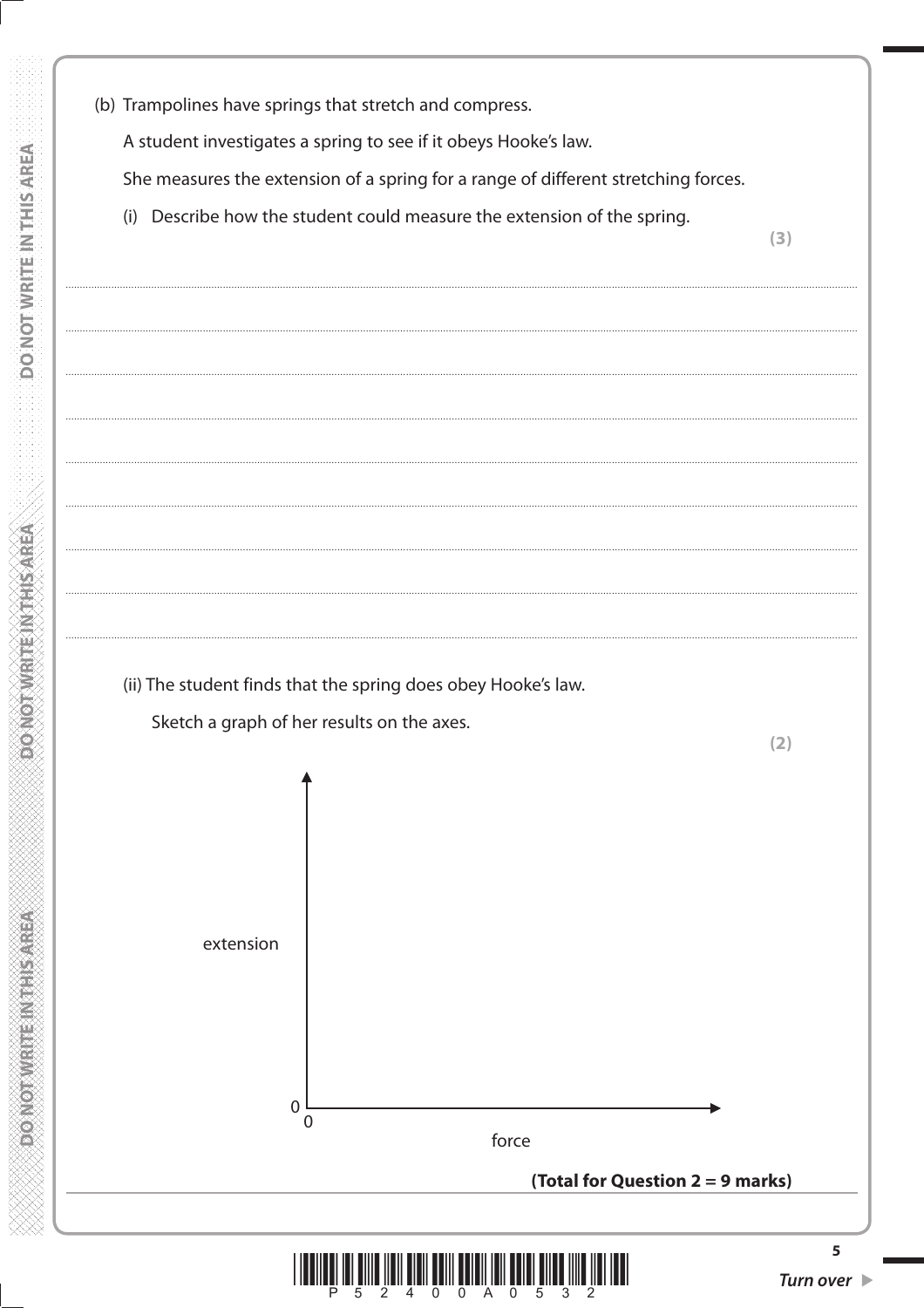**DO NOT WRITE IN THIS AREA DO NOT WRITE IN THIS AREA DO NOT WRITE IN THIS AREA DO NOT WRITE IN THIS AREA DO NOT WRITE IN THIS AREA DO NOT WRITE IN THIS AREA DO NOT WRITE IN THIS AREA DO NOT WRITE IN THIS AREA DO NOT WRITE** DO NOT WRITE IN THIS AREA **(1) DOMOTWRITEINTHISAREA (2) (1)** DOMOTWRITE METERS AREA



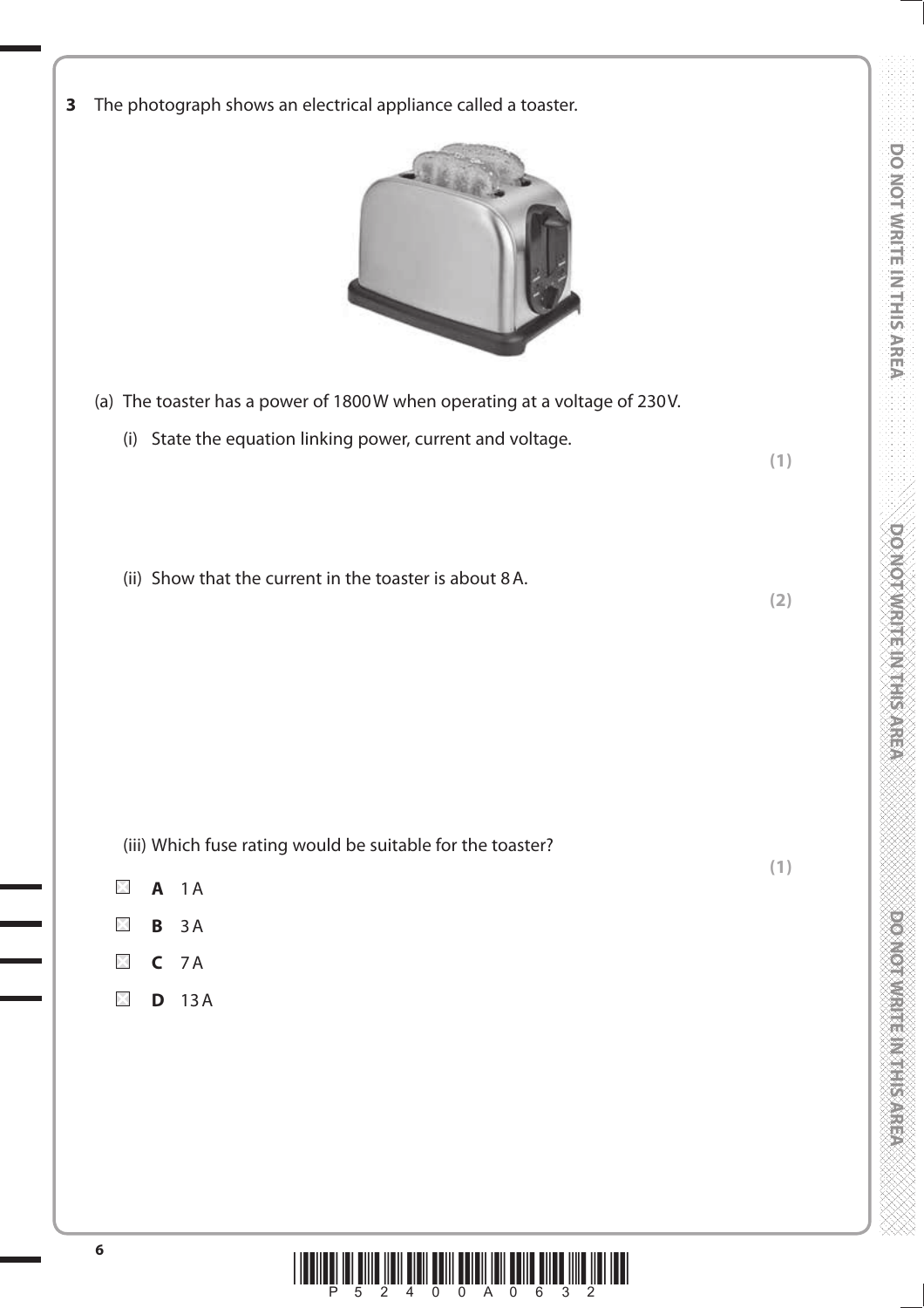| Mains electricity provides alternating current. |                                                                                                  |
|-------------------------------------------------|--------------------------------------------------------------------------------------------------|
|                                                 | (i) Describe the difference between alternating current (a.c.) and direct current (d.c.).<br>(2) |
|                                                 |                                                                                                  |
| (ii) State a source of direct current.          | (1)                                                                                              |
|                                                 | (Total for Question 3 = 7 marks)                                                                 |
|                                                 |                                                                                                  |
|                                                 |                                                                                                  |
|                                                 |                                                                                                  |
|                                                 |                                                                                                  |

**DO NOT WRITE IN THIS AREA** 

**DO NOT WRITE IN THIS AREA** 

**POINOT WRITE INTHISAREA** 



 $\overline{z}$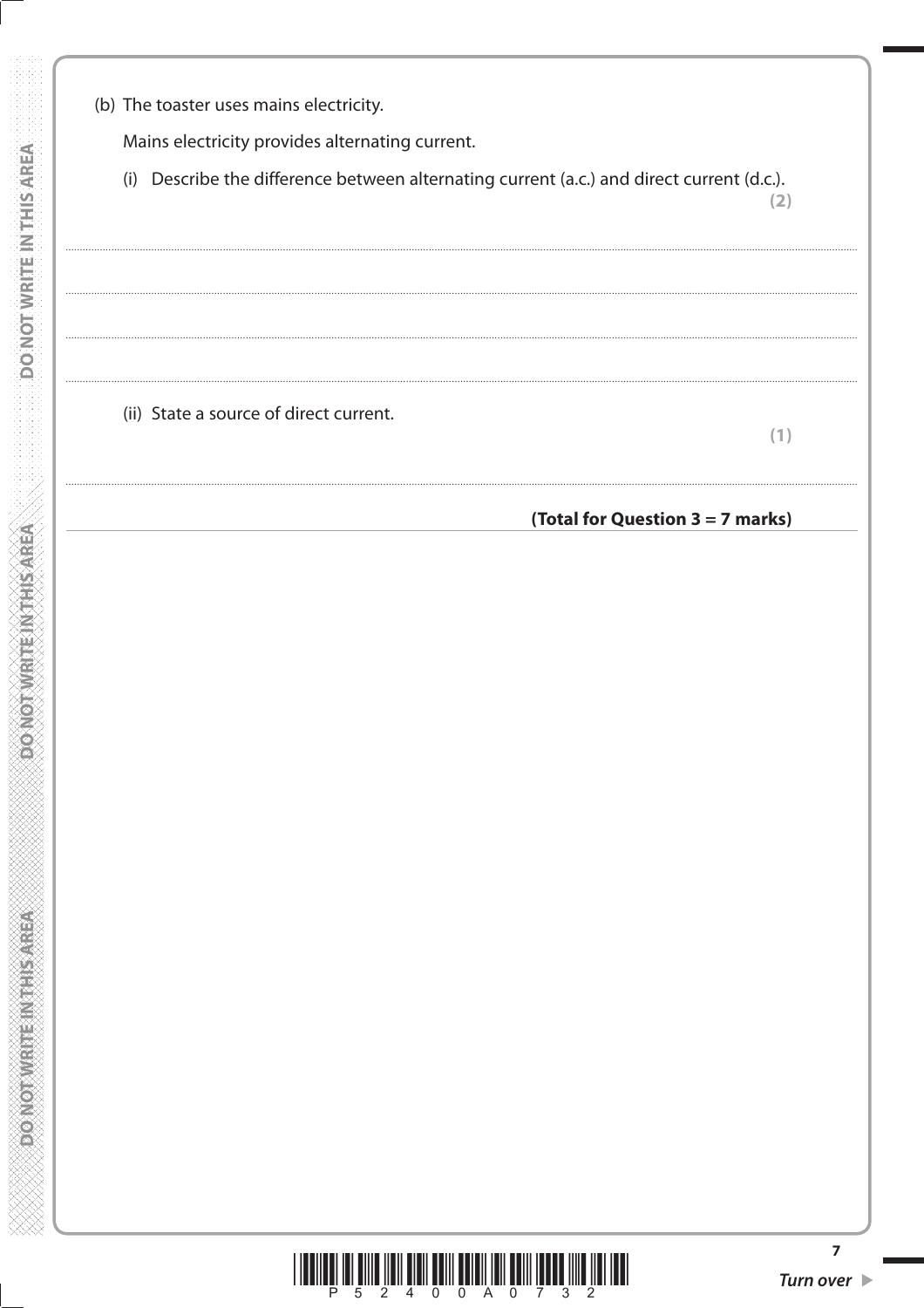| A student has a small piece of steel.<br>4<br>Describe an experiment that he could do to find the density of steel.<br>You may draw a diagram to help your answer. | (5)                                       |
|--------------------------------------------------------------------------------------------------------------------------------------------------------------------|-------------------------------------------|
|                                                                                                                                                                    | <b>DOI WRITE IN THIS AREA</b>             |
|                                                                                                                                                                    | <b>DOMOVININE IN A FIRST RESERVE</b>      |
|                                                                                                                                                                    |                                           |
| (Total for Question 4 = 5 marks)                                                                                                                                   | <b>POSTORIAL PROPERTY AND INCOMEDIATE</b> |
|                                                                                                                                                                    |                                           |

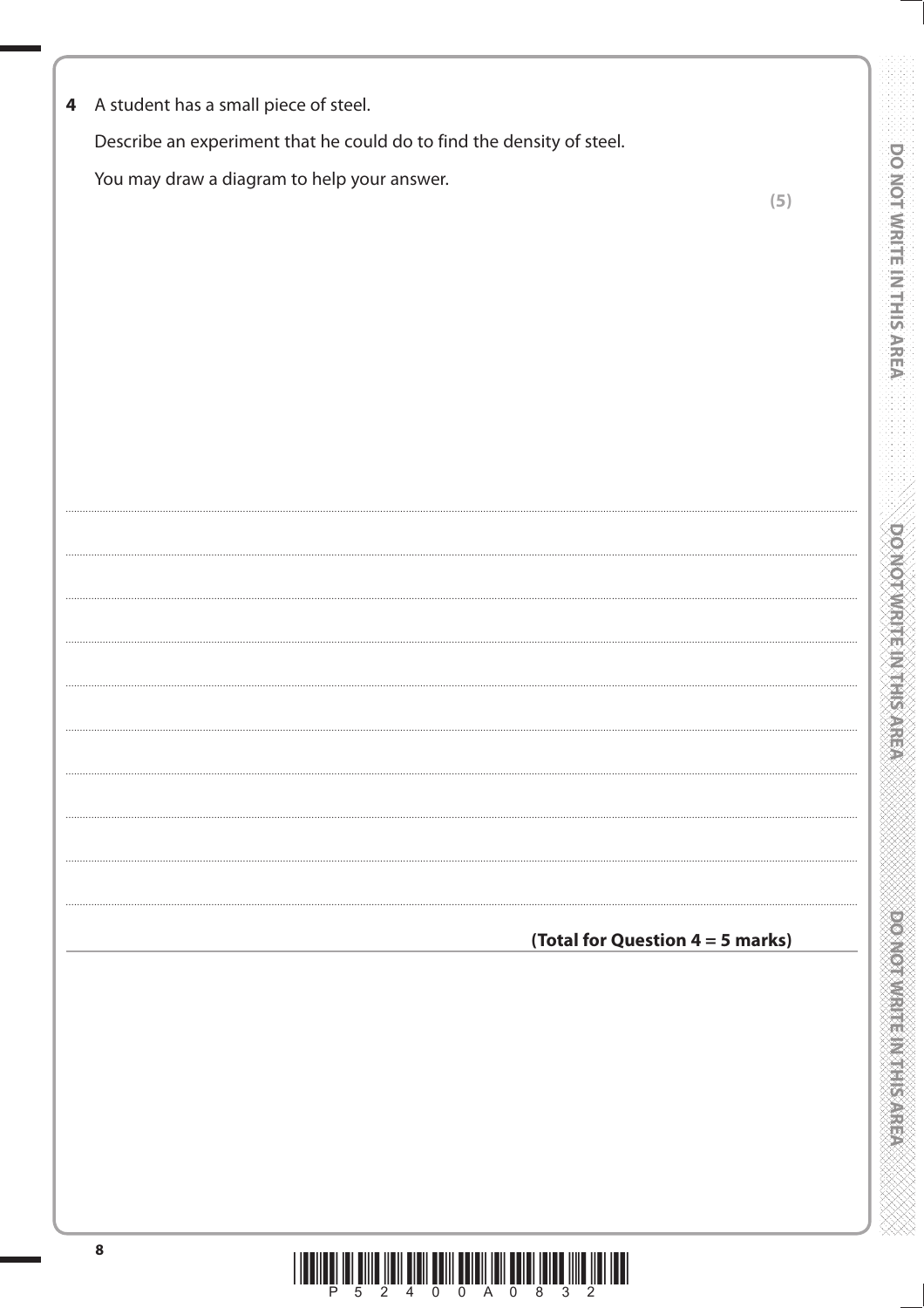- A student investigates how the length of a piece of wire affects its resistance. 5
	- (a) The photograph shows how he uses a ruler to measure the length of the wire.



5 2 4 0 0 A 0 9

 $\overline{\mathbf{3}}$ 

Turn over  $\blacktriangleright$ 

**PONOTWRITEINTHISAREA** 

**ACCEPTED IN EARLY AGO NOTE**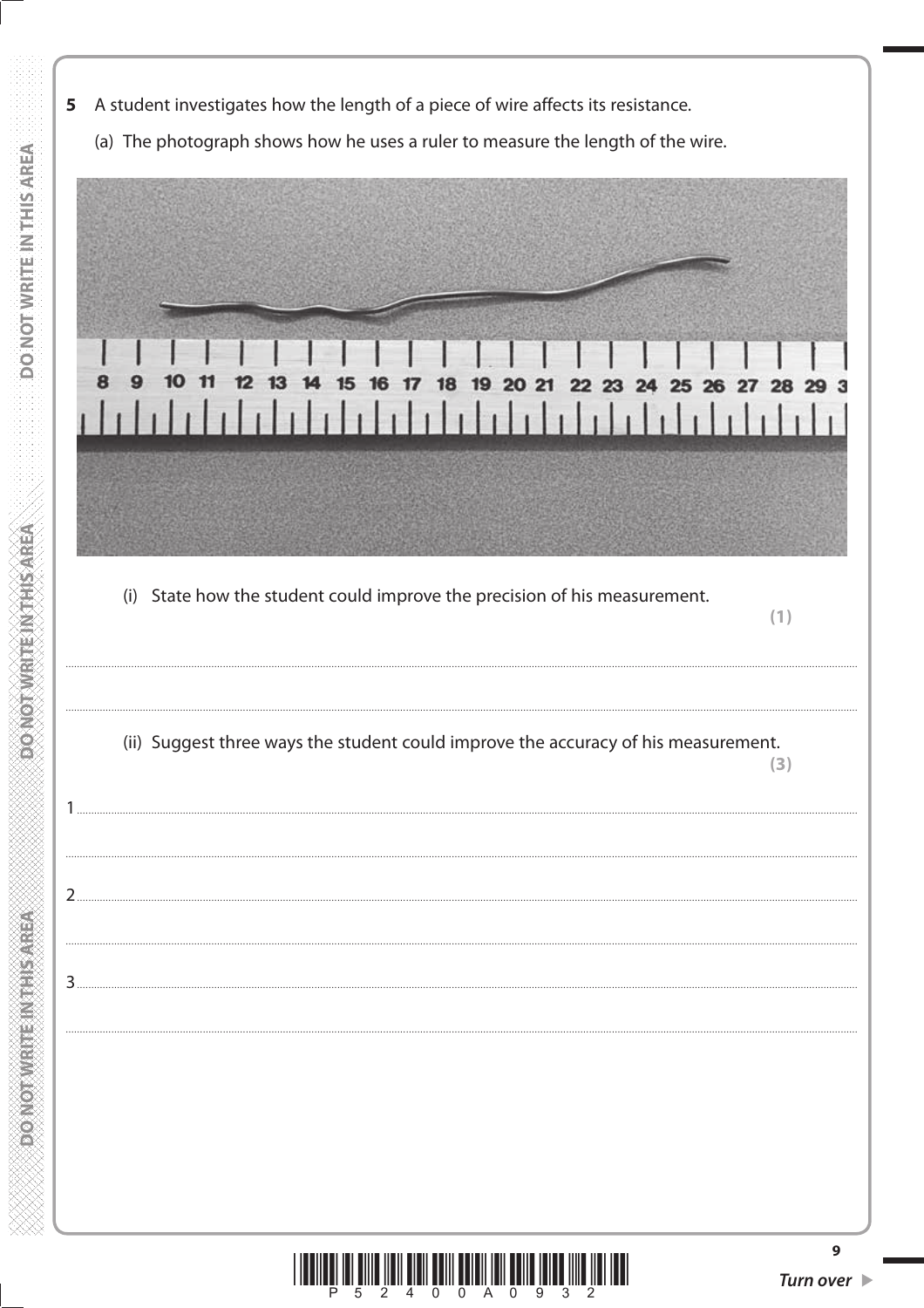He does this by passing a small current through each wire.

(i) Explain why the current in each wire must be small.

 $(2)$ 

**DO NOT WRITE IN THIS AREA** 

**DOMOT/WRITE/M1THIS/AREA** 

**DONORMRITE MITHS ARE?** 

(ii) The table shows the student's results.

| <b>Length of wire</b><br>in cm | <b>Resistance</b><br>in ohms |
|--------------------------------|------------------------------|
| 10                             | 2.8                          |
| 15                             | 4.5                          |
| 20                             | 6.1                          |
| 50                             | 14.9                         |
| 55                             | 16.3                         |
| 60                             | 18.0                         |
| 65                             | 19.4                         |

Suggest two improvements the student could make to the data he collects.

 $\frac{1}{2}$ 

<u>i III ÎNII ÎNII ÎNII ÊNII ÛNII ÎNII ÎNII ÎNII ÎNII ÎNII ÎNI ÎNII </u>

 $2 \left( \frac{1}{2} \right)$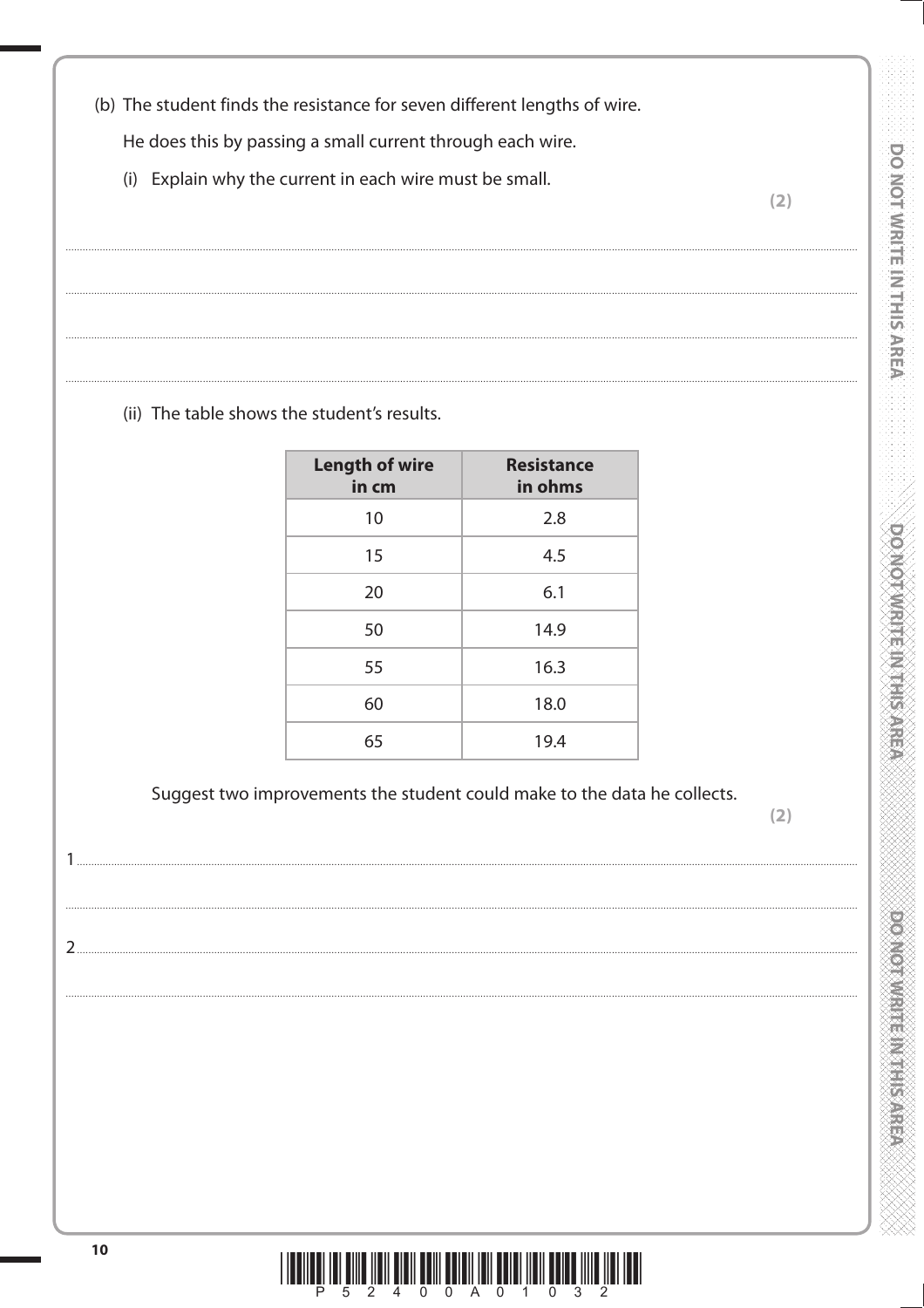

**DO NOT WRITE IN THIS AREA** 

**DONOT WRITE IN THIS AREA**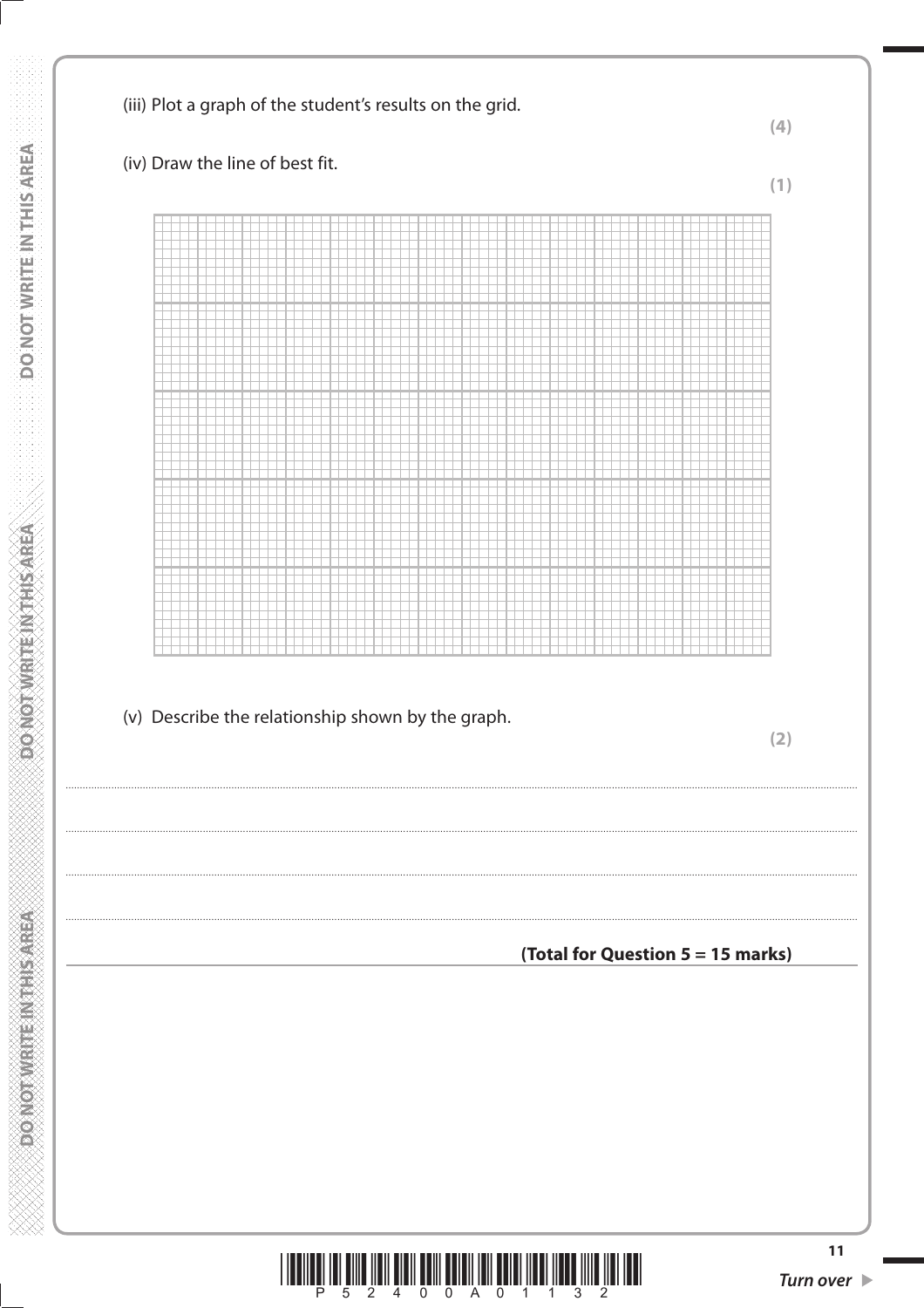| 6 |                         |                             |       |                                                      | This question is about parts of the electromagnetic spectrum.                             |          |           |       |
|---|-------------------------|-----------------------------|-------|------------------------------------------------------|-------------------------------------------------------------------------------------------|----------|-----------|-------|
|   |                         | gamma                       | x-ray | ultraviolet                                          | visible                                                                                   | infrared | microwave | radio |
|   |                         |                             |       | (a) Which of these parts has the longest wavelength? |                                                                                           |          |           | (1)   |
|   | $\times$                | A gamma                     |       |                                                      |                                                                                           |          |           |       |
|   | $\times$<br>$\pmb B$    | infrared                    |       |                                                      |                                                                                           |          |           |       |
|   | $\boxtimes$<br>$\times$ | C radio<br><b>D</b> visible |       |                                                      |                                                                                           |          |           |       |
|   |                         |                             |       |                                                      |                                                                                           |          |           |       |
|   |                         |                             |       |                                                      | (b) State two properties that are the same for all parts of the electromagnetic spectrum. |          |           | (2)   |
| 1 |                         |                             |       |                                                      |                                                                                           |          |           |       |
|   |                         |                             |       |                                                      |                                                                                           |          |           |       |
| 2 |                         |                             |       |                                                      |                                                                                           |          |           |       |
|   |                         |                             |       |                                                      |                                                                                           |          |           |       |
|   |                         |                             |       |                                                      |                                                                                           |          |           |       |
|   |                         |                             |       |                                                      |                                                                                           |          |           |       |
|   |                         |                             |       |                                                      |                                                                                           |          |           |       |
|   |                         |                             |       |                                                      |                                                                                           |          |           |       |
|   |                         |                             |       |                                                      |                                                                                           |          |           |       |
|   |                         |                             |       |                                                      |                                                                                           |          |           |       |
|   |                         |                             |       |                                                      |                                                                                           |          |           |       |
|   |                         |                             |       |                                                      |                                                                                           |          |           |       |
|   |                         |                             |       |                                                      |                                                                                           |          |           |       |
|   |                         |                             |       |                                                      |                                                                                           |          |           |       |
|   |                         |                             |       |                                                      |                                                                                           |          |           |       |
|   |                         |                             |       |                                                      |                                                                                           |          |           |       |



**DOMOTIVE INTERNATIONAL**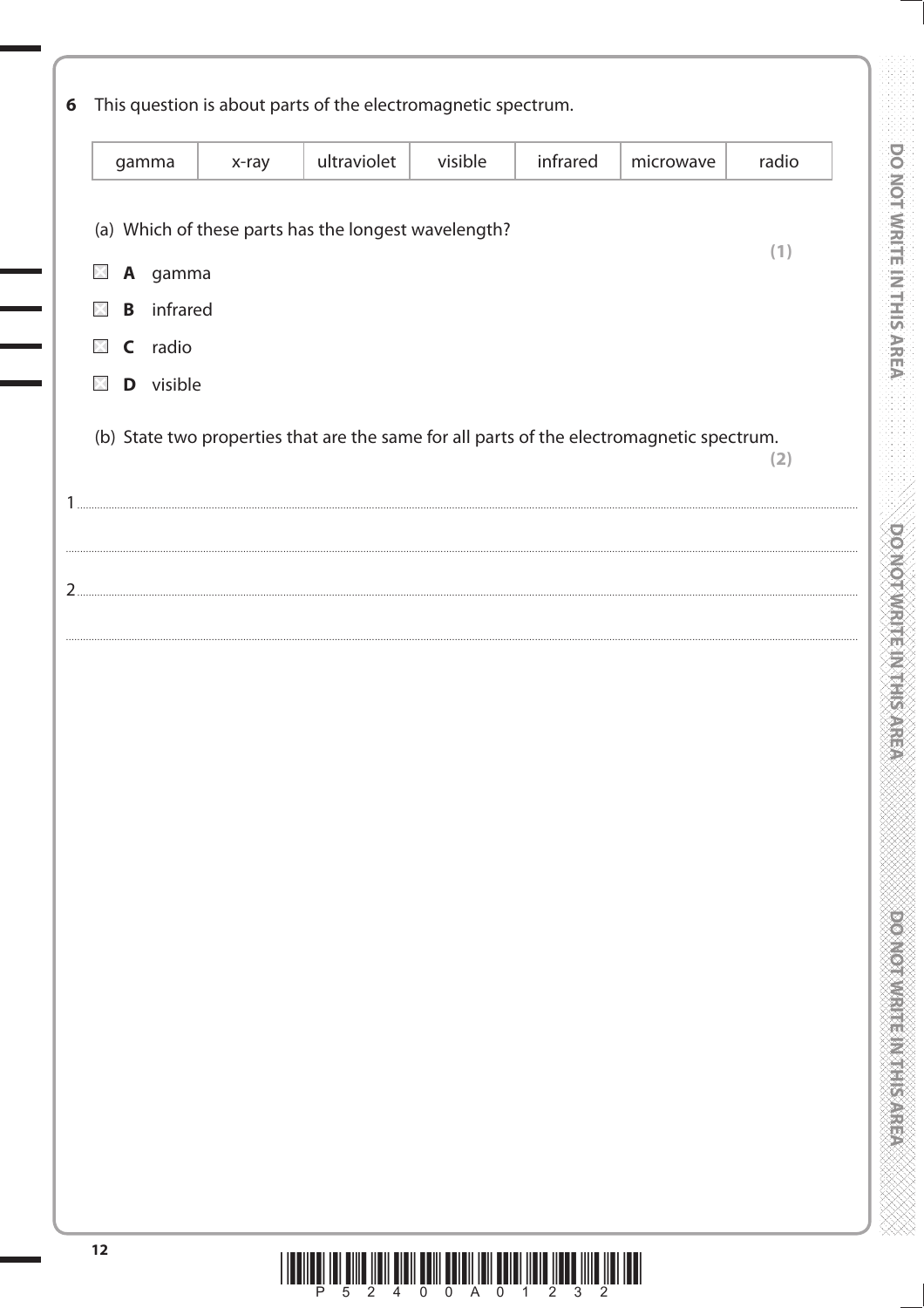|                               | (c) Discuss a use and a harmful effect for three parts of the electromagnetic spectrum. | (6) |
|-------------------------------|-----------------------------------------------------------------------------------------|-----|
| DO NOT WRITE IN THIS AREA     |                                                                                         |     |
|                               |                                                                                         |     |
|                               |                                                                                         |     |
|                               |                                                                                         |     |
|                               |                                                                                         |     |
|                               |                                                                                         |     |
| <b>ACTIVITY IN EARLY AND</b>  | (Total for Question 6 = 9 marks)                                                        |     |
|                               |                                                                                         |     |
|                               |                                                                                         |     |
|                               |                                                                                         |     |
|                               |                                                                                         |     |
| <b>DOMOTIVE HEART CONCORD</b> |                                                                                         |     |
|                               |                                                                                         |     |
|                               |                                                                                         |     |

 $\begin{array}{c} \text{||llm||}\ \text{||llm||}\ \text{||llm||}\ \text{||llm||}\ \text{||llm||}\ \text{||llm||}\ \text{||llm||}\ \text{||llm||}\ \text{||llm||}\ \text{||llm||}\ \text{||llm||}\ \text{||llm||}\ \text{||llm||}\ \text{||llm||}\ \text{||llm||}\ \text{||llm||}\ \text{||llm||}\ \text{||llm||}\ \text{||llm||}\ \text{||llm||}\ \text{||llm||}\ \text{||llm||}\ \text{||llm||}\ \text{||llm||}\ \text{||llm||}\ \text{||llm||}\ \text{||ll$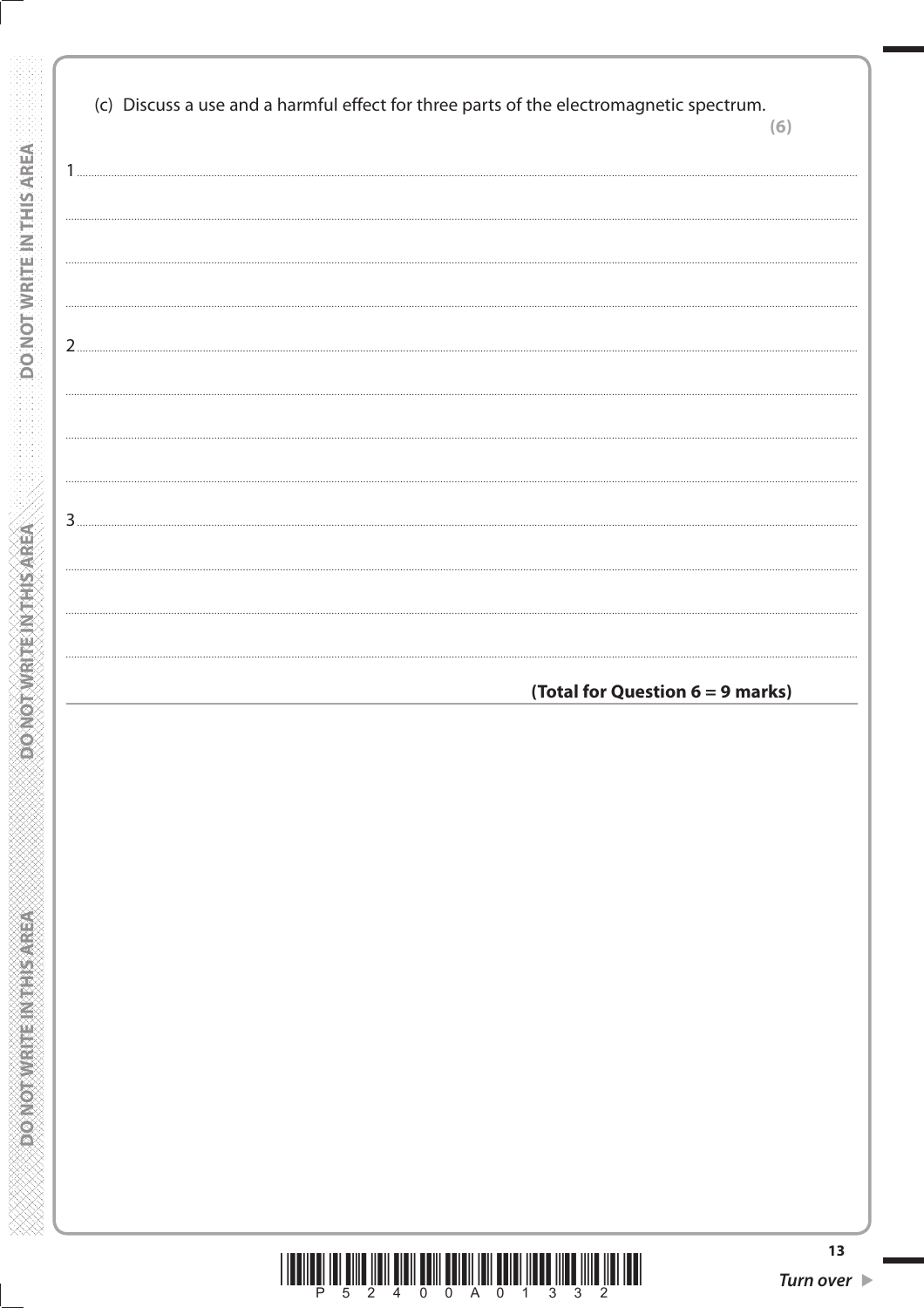**7** (a) The diagram shows a coin being dropped from a height. Not to scale  $\circ$  The graph shows how the velocity of the coin changes until it hits the ground. 8 6 velocity 4 in  $m/s$ 2

**DO NOT WRITE IN THIS AREA DO NOT WRITE IN THIS AREA DO NOT WRITE IN THIS AREA DO NOT WRITE IN THIS AREA DO NOT WRITE IN THIS AREA DO NOT WRITE IN THIS AREA DO NOT WRITE IN THIS AREA DO NOT WRITE IN THIS AREA DO NOT WRITE** 

**DOMOTIVISING HISTORICA** 

**DOMOROUS ENTERTAINMENT** 

DO NOT WRITE IN THIS AREA



0 0.2 0.4 0.6 0.8

time in s

0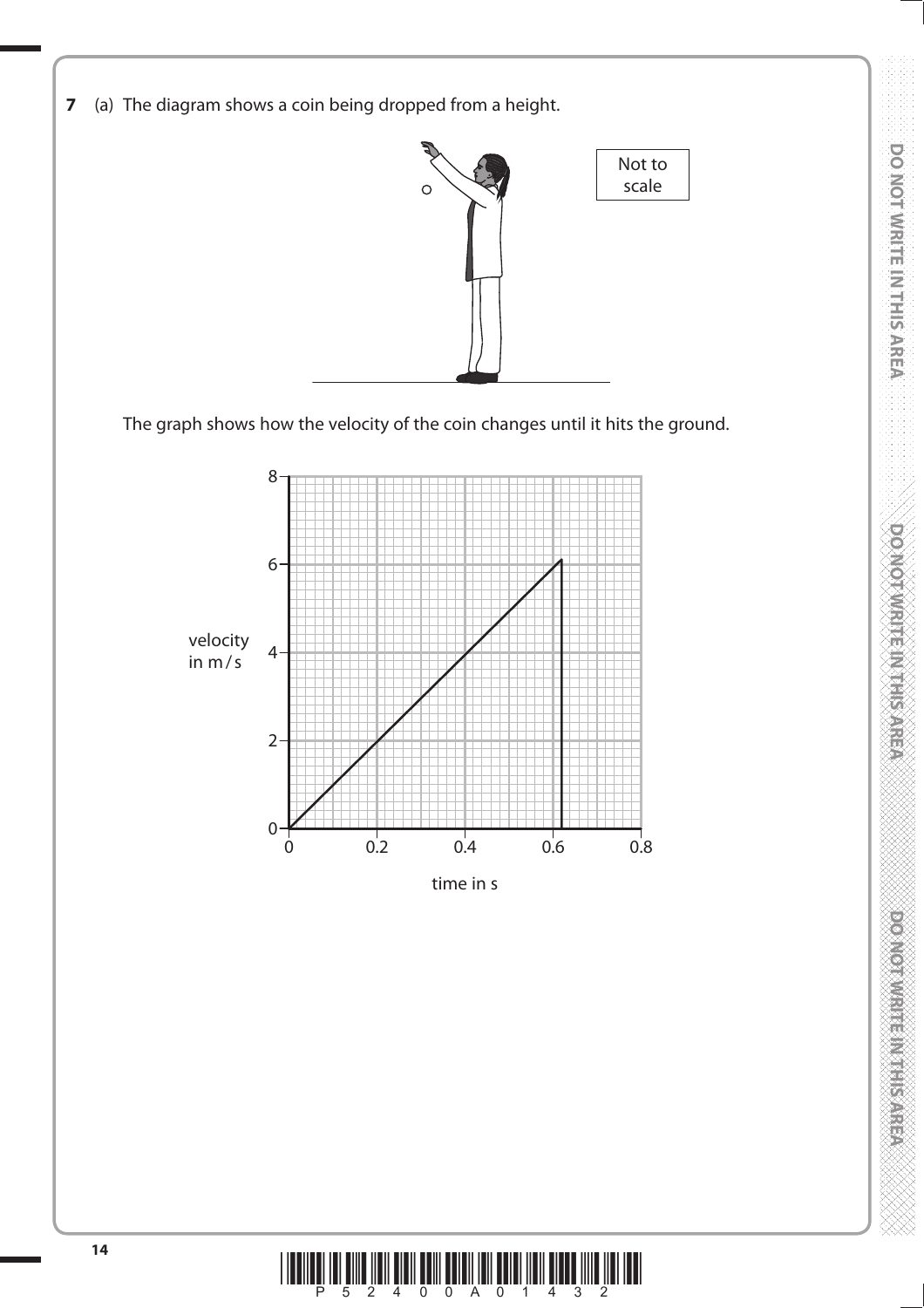(i) State the equation linking acceleration, change in velocity and time. **(1)** (ii) The coin hits the ground in a time of 0.62 s with a velocity of 6.1 m/s. Calculate the acceleration of the coin as it falls. Give the unit. **(3)** acceleration = .............................................................. unit .............................................................. (iii) State the feature of the graph that shows this acceleration. **(1)** ..................................................................................................................................................................................................................................................................................... (iv) Calculate the height from which the coin was dropped. Use the graph to help with your calculation. **(3)** height = .............................................................. m

 **DO NOT WRITE IN THIS AREA DO NOT WRITE IN THIS AREA DO NOT WRITE IN THIS AREA DO NOT WRITE IN THIS AREA DO NOT** 

**MONOTHER REPAIRING CONFORM** 

**DONOTWRITEINTHISAREA** 

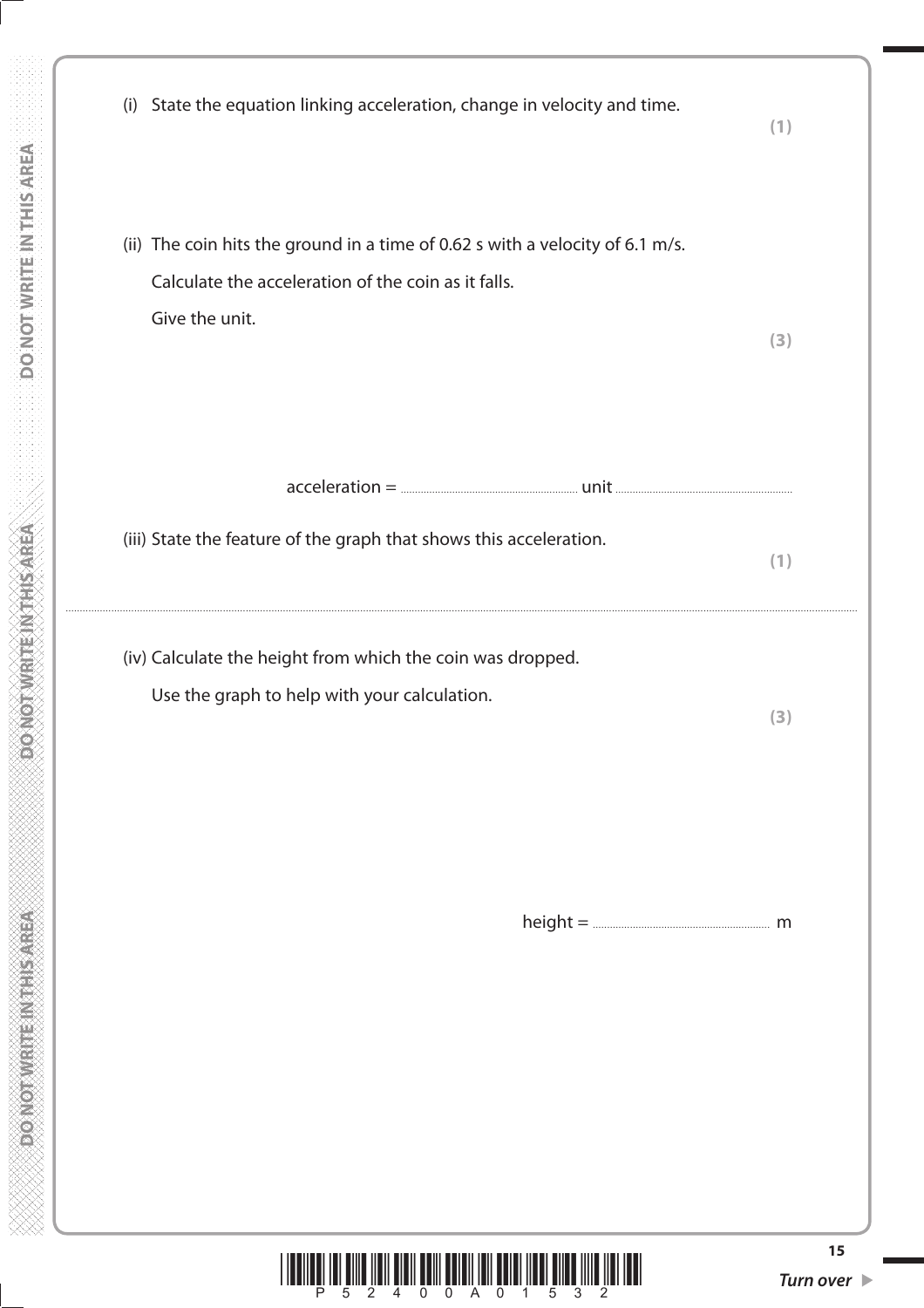**POSTORIAL PROPERTY AND STATE** 

The graph shows how the velocity of the ball changes until just before it hits the ground.



-6

3

.5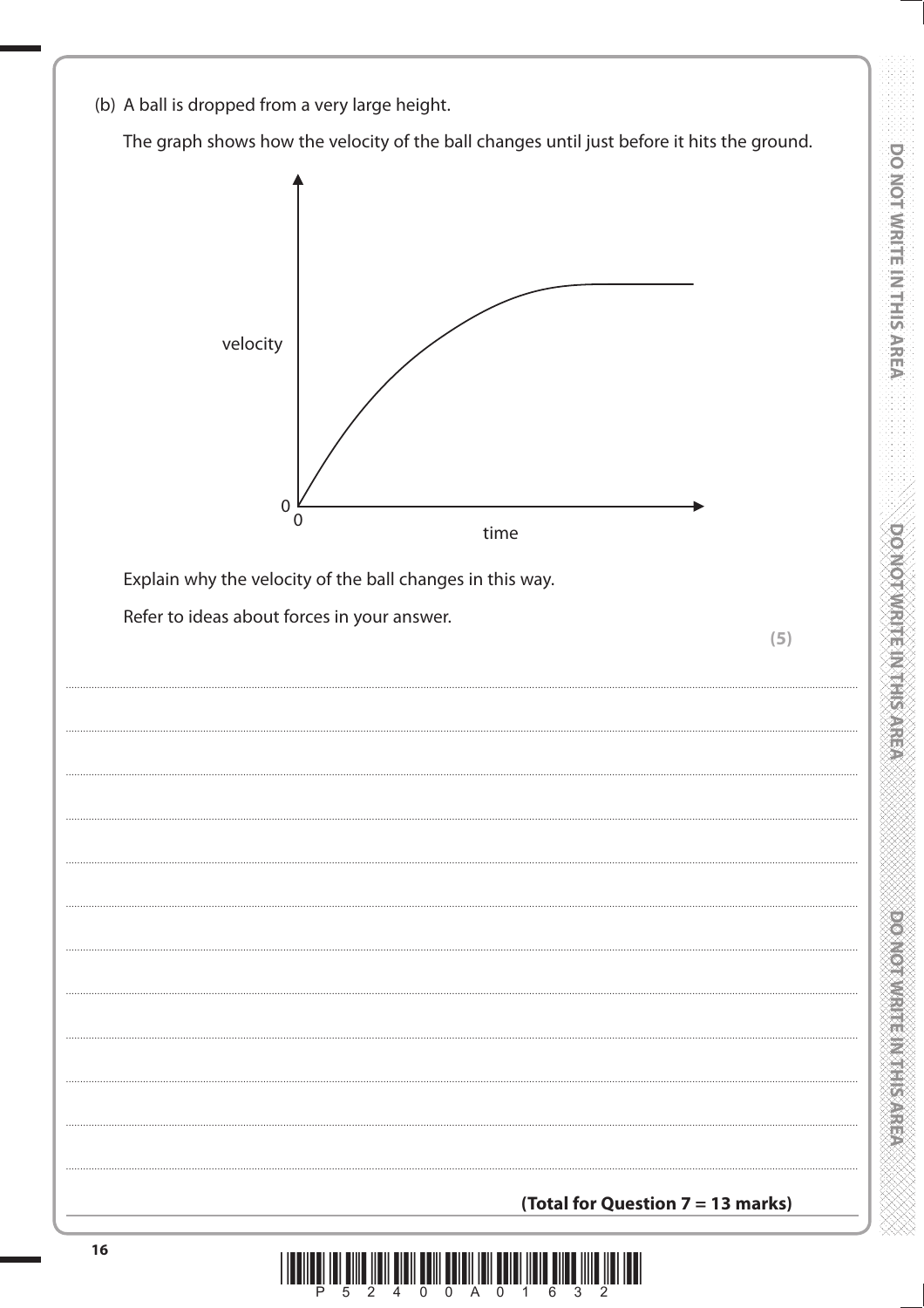

**<sup>17</sup>** \*P52400A01732\* *Turn over* 

**BLANK PAGE**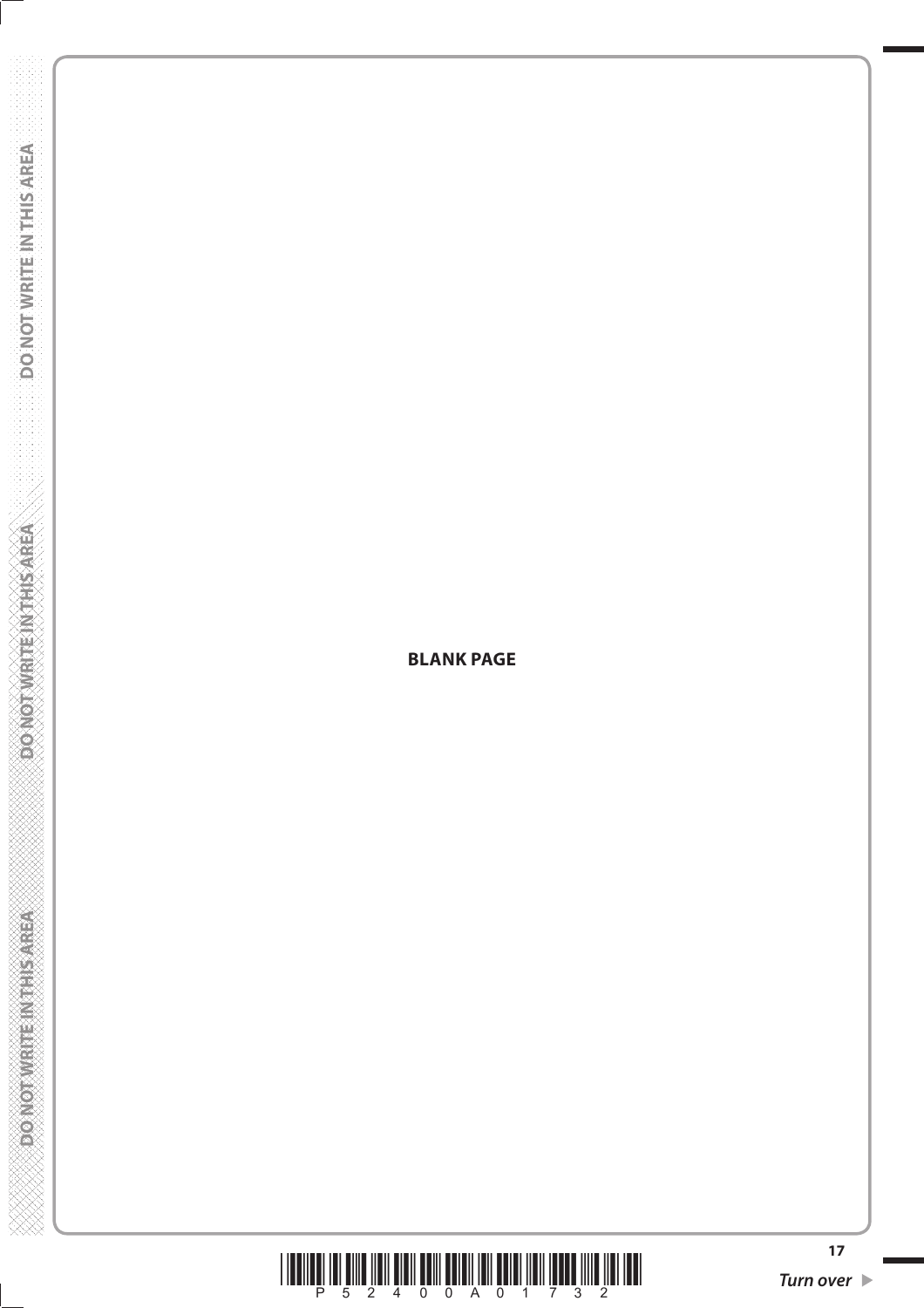

**DO NOT WRITE IN THIS AREA DO NOT WRITE IN THIS AREA DO NOT WRITE IN THIS AREA DO NOT WRITE IN THIS AREA DO NOT WRITE IN THIS AREA DO NOT WRITE IN THIS AREA DO NOT WRITE IN THIS AREA DO NOT WRITE IN THIS AREA DO NOT WRITE** 

**DOMOTWRITE IN THIS AREA** 

**DOWNTHEINTHISAREA** 

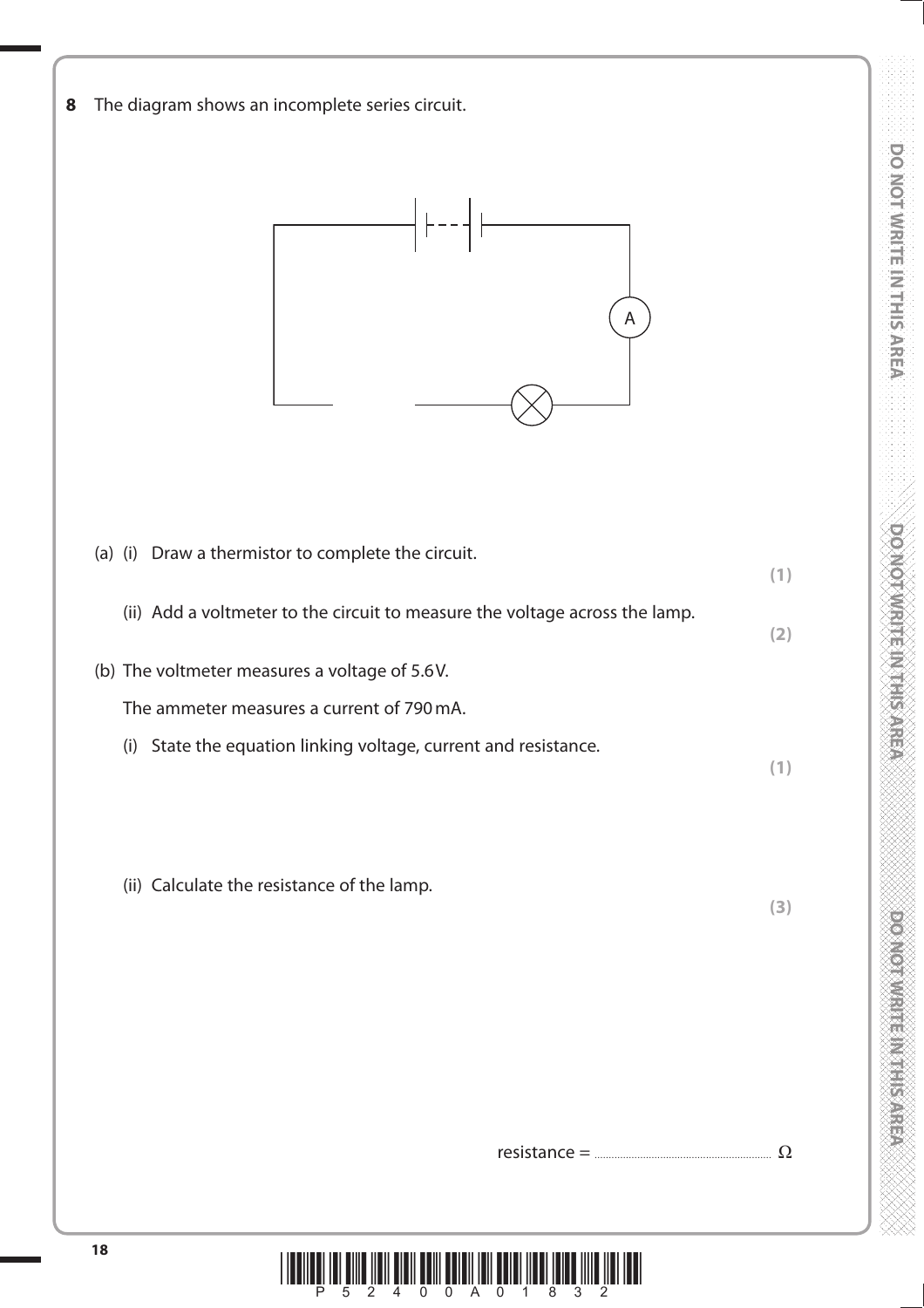| Explain how this would affect the brightness of the lamp.                                |  | (3)                               |
|------------------------------------------------------------------------------------------|--|-----------------------------------|
|                                                                                          |  |                                   |
|                                                                                          |  |                                   |
|                                                                                          |  |                                   |
|                                                                                          |  |                                   |
|                                                                                          |  |                                   |
| (d) State how the current in the circuit would change if another lamp is added in series |  |                                   |
| with the first lamp.                                                                     |  | (1)                               |
|                                                                                          |  |                                   |
|                                                                                          |  | (Total for Question 8 = 11 marks) |
|                                                                                          |  |                                   |
|                                                                                          |  |                                   |
|                                                                                          |  |                                   |
|                                                                                          |  |                                   |
|                                                                                          |  |                                   |
|                                                                                          |  |                                   |
|                                                                                          |  |                                   |
|                                                                                          |  |                                   |
|                                                                                          |  |                                   |
|                                                                                          |  |                                   |
|                                                                                          |  |                                   |
|                                                                                          |  |                                   |
|                                                                                          |  |                                   |

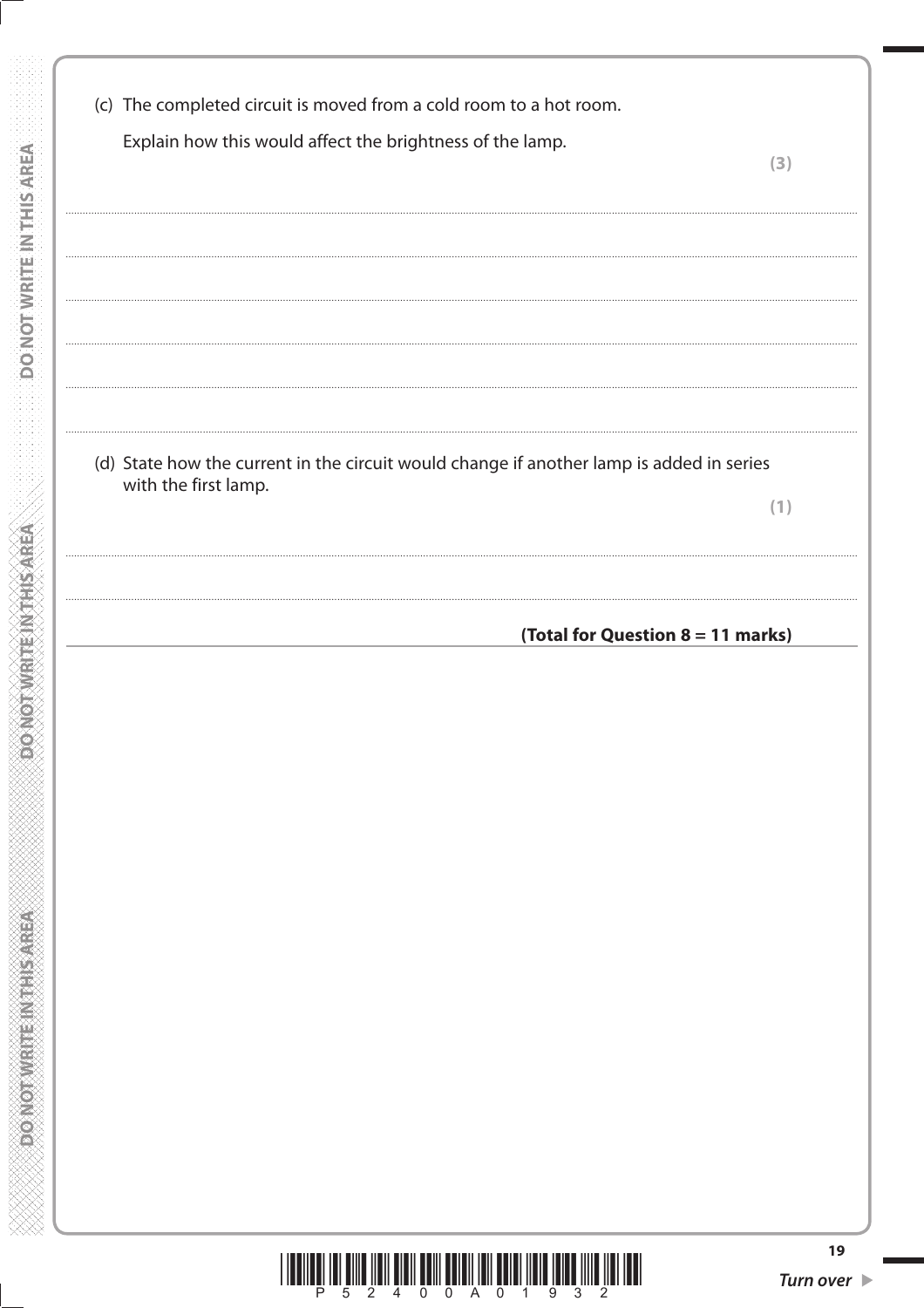

 (a) Which diagram shows the correct magnetic field pattern between the north poles of two bar magnets?



**20**  $\left|\frac{1}{2}\right|\left|\frac{1}{2}\right|\left|\frac{1}{2}\right|\left|\frac{1}{4}\right|\left|\frac{1}{2}\right|\left|\frac{1}{2}\right|\left|\frac{1}{2}\right|\left|\frac{1}{2}\right|\left|\frac{1}{2}\right|\left|\frac{1}{2}\right|\left|\frac{1}{2}\right|\left|\frac{1}{2}\right|\left|\frac{1}{2}\right|\left|\frac{1}{2}\right|\left|\frac{1}{2}\right|\left|\frac{1}{2}\right|\left|\frac{1}{2}\right|\left|\frac{1}{2}\right|\left|\frac{1}{2}\right|\left|\frac{1}{2}\right|\left|\frac{1}{2}\right|\left|\frac{$ 

**(1)**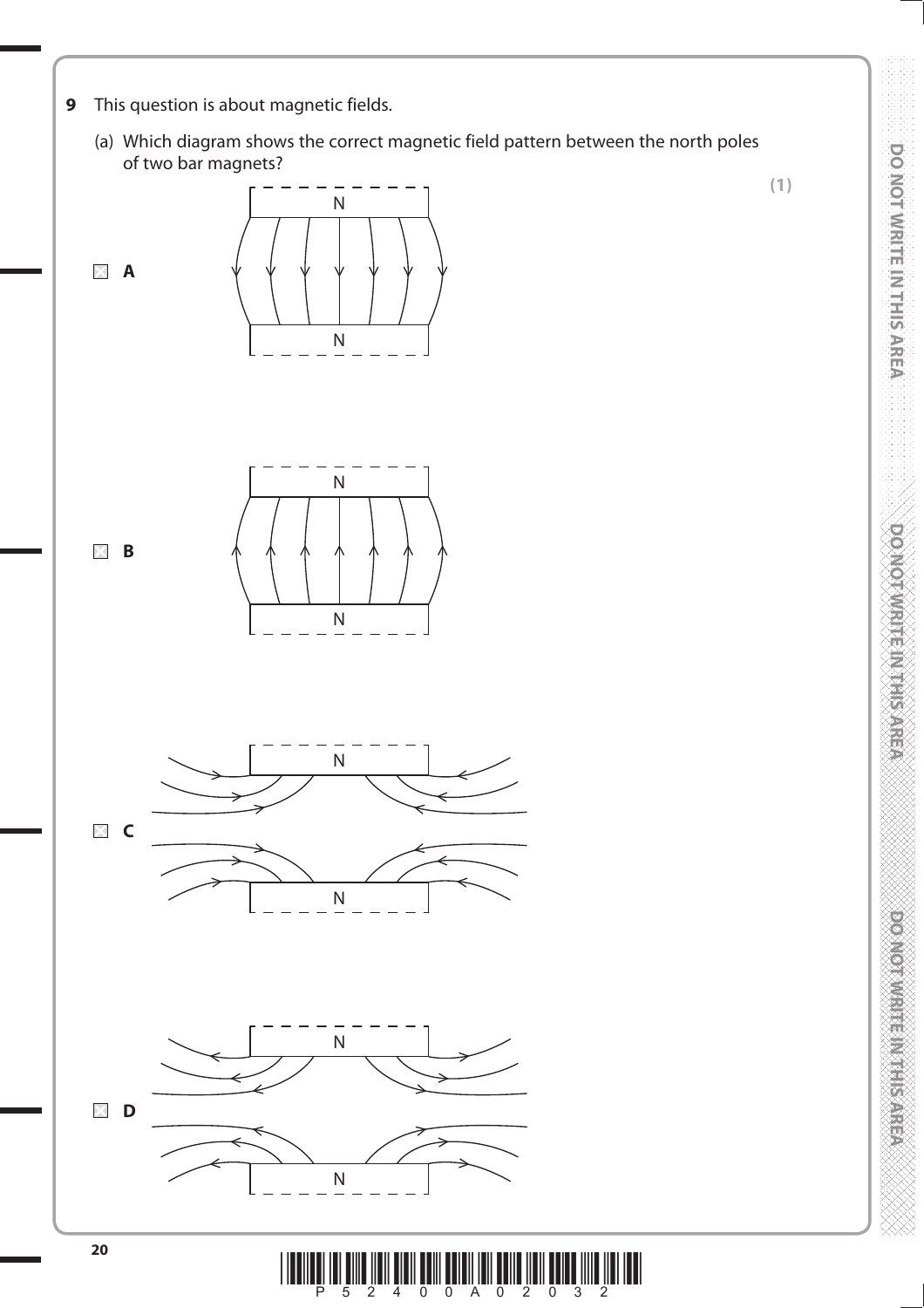(b) The diagram shows part of a magnetic field.



(i) Two magnetic field lines have already been drawn.

 **DO NOT WRITE IN THIS AREA DO NOT WRITE IN THIS AREA DO NOT WRITE IN THIS AREA DO NOT WRITE IN THIS AREA DO NOT** 

**MONOTHUR REGISTER** 

**DONOT WRITEIN THIS AREA** 

**DO NOT WRITE IN THIS AREA** 

 Draw more magnetic field lines on the diagram to show a uniform magnetic field. **(3)**

(ii) Describe how you would change your diagram to show a stronger magnetic field.

.....................................................................................................................................................................................................................................................................................

.....................................................................................................................................................................................................................................................................................

**(1)**

**(Total for Question 9 = 5 marks)**

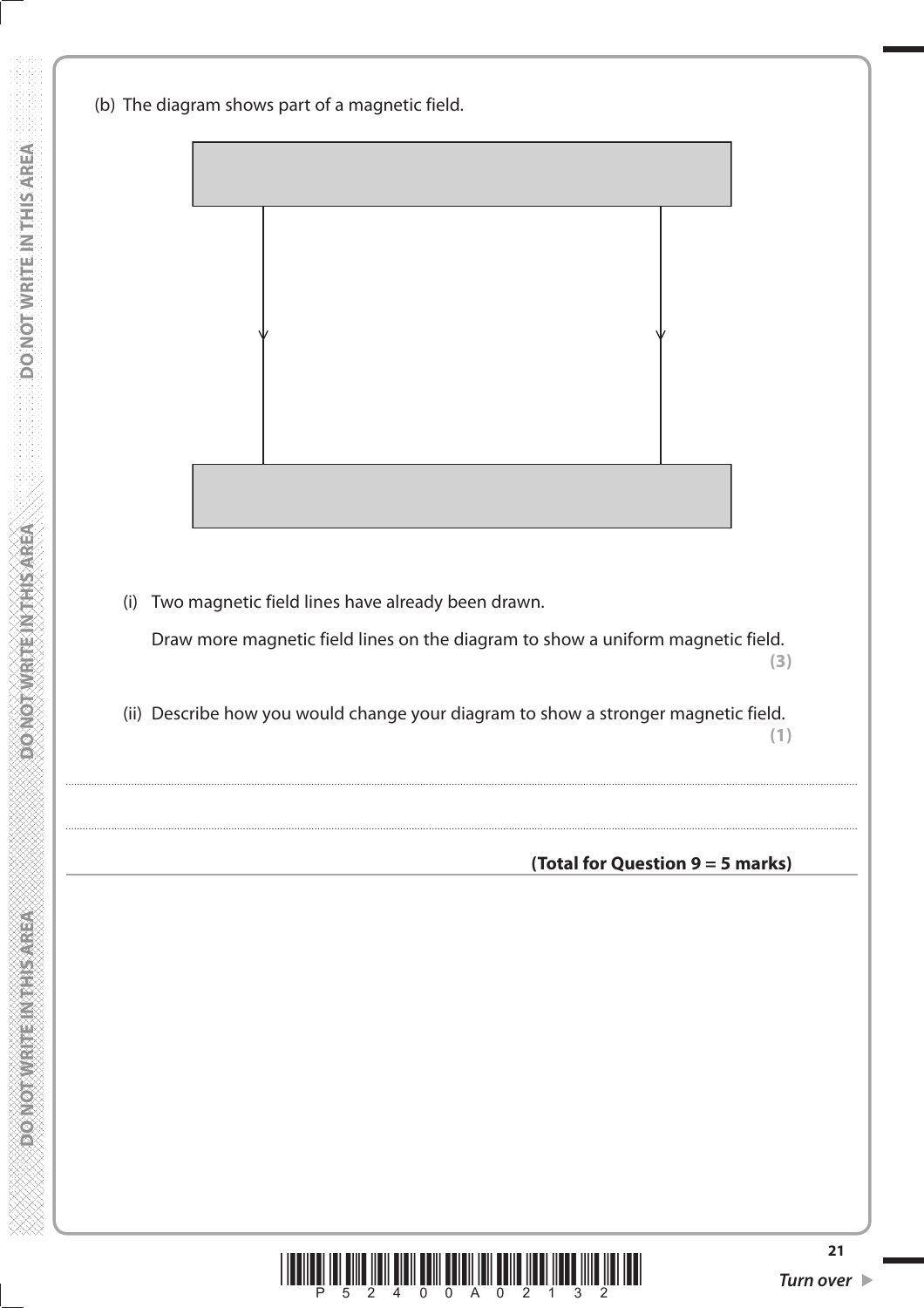|              | 10 Americium-241 is a radioactive isotope used in smoke detectors. |     |
|--------------|--------------------------------------------------------------------|-----|
|              | It has the symbol                                                  |     |
|              | $\int_{95}^{241}$ Am                                               |     |
|              | (a) (i) How many protons are in an americium-241 nucleus?          | (1) |
| $\boxtimes$  | A 95                                                               |     |
| $\times$     | <b>B</b> 146                                                       |     |
| $\times$     | $C$ 241                                                            |     |
| $\times$     | D 336                                                              |     |
|              | (ii) How many neutrons are in an americium-241 nucleus?            | (1) |
| $\times$     | A 95                                                               |     |
| $\times$     | <b>B</b> 146                                                       |     |
| $\times$     | $C$ 241                                                            |     |
| $\boxtimes$  | D 336                                                              |     |
|              | (iii) How many electrons are in a neutral americium-241 atom?      |     |
| $\times$     | A 95                                                               | (1) |
| $\times$     | <b>B</b> 146                                                       |     |
| $\mathbb{X}$ | $C$ 241                                                            |     |
| $\times$     | D 336                                                              |     |
|              |                                                                    |     |
|              |                                                                    |     |
|              |                                                                    |     |
|              |                                                                    |     |
|              |                                                                    |     |
|              |                                                                    |     |
|              |                                                                    |     |

**DO NOT WRITE IN THIS AREA DO NOT WRITE IN THIS AREA DO NOT WRITE IN THIS AREA DO NOT WRITE IN THIS AREA DO NOT WRITE IN THIS AREA DO NOT WRITE IN THIS AREA DO NOT WRITE IN THIS AREA DO NOT WRITE IN THIS AREA DO NOT WRITE** 

**DOMOTWRITEININGSARE** 

DOMORANT ITS NEWSFIRMS

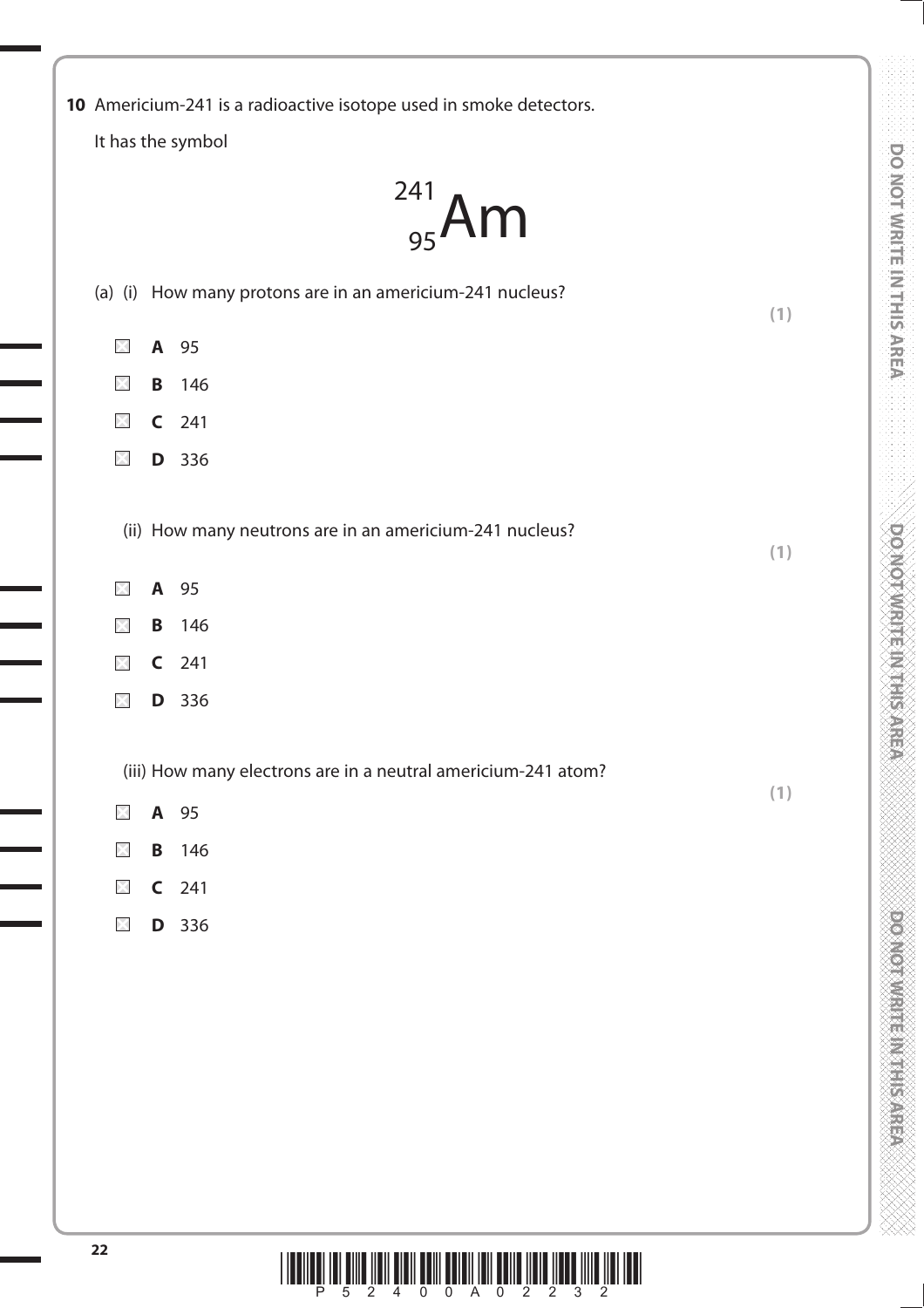(b) When americium-241 decays, it emits alpha particles to form neptunium-237.

Np is the symbol for neptunium.

**DO NOT WRITE IN THIS AREA** 

**DOMOTAWRITE INTHISTAREA** 

**MERINE I PRINTED MANAGEMENT CONFORT** 

Complete the nuclear equation for the decay of americium-241.



(c) After the decay, the neptunium-237 nucleus emits gamma radiation.

State what happens to the number of protons and neutrons in a nucleus as a result of gamma emission.

 $(3)$ 



 $23$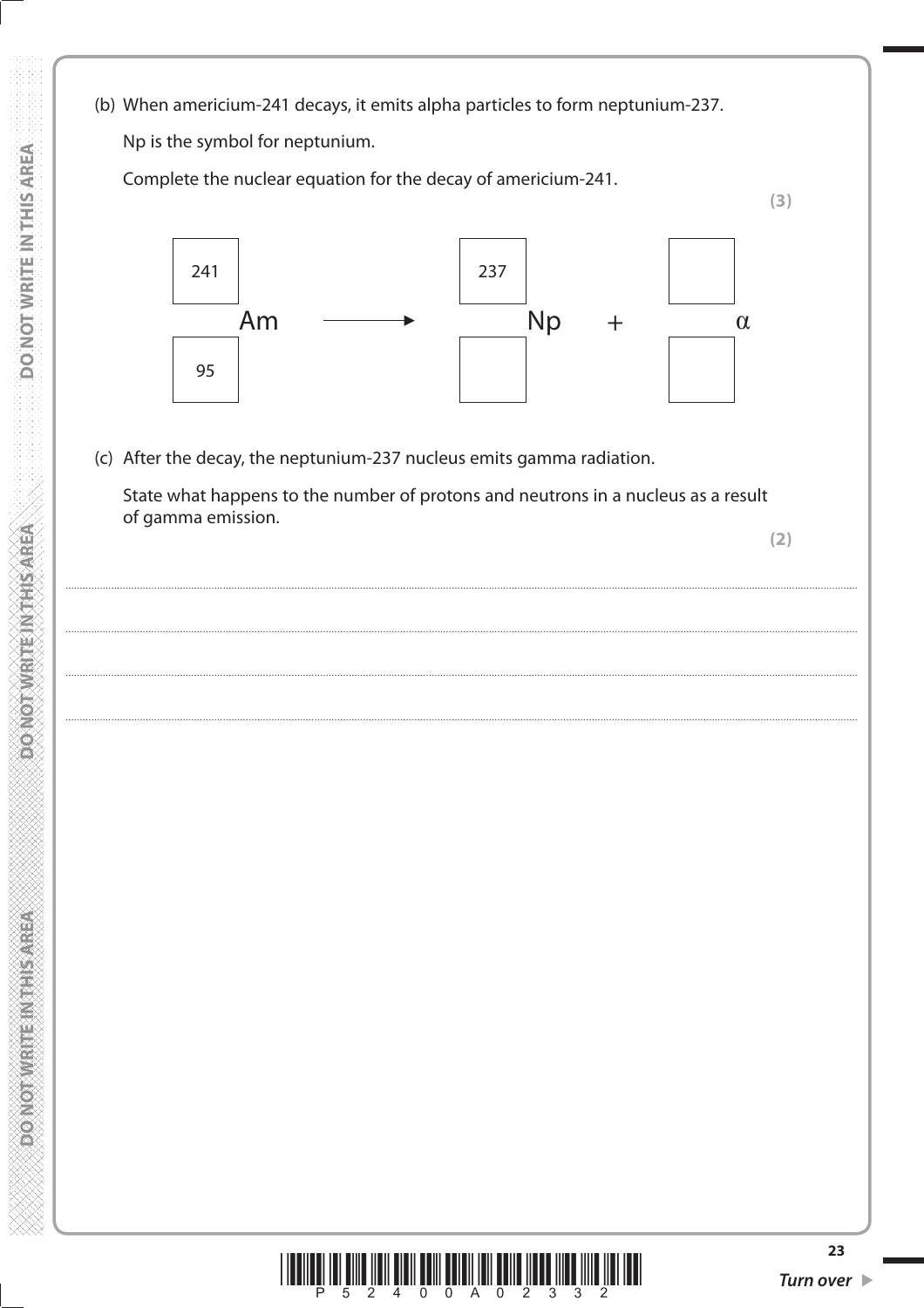

**DOWNING MILLIONS**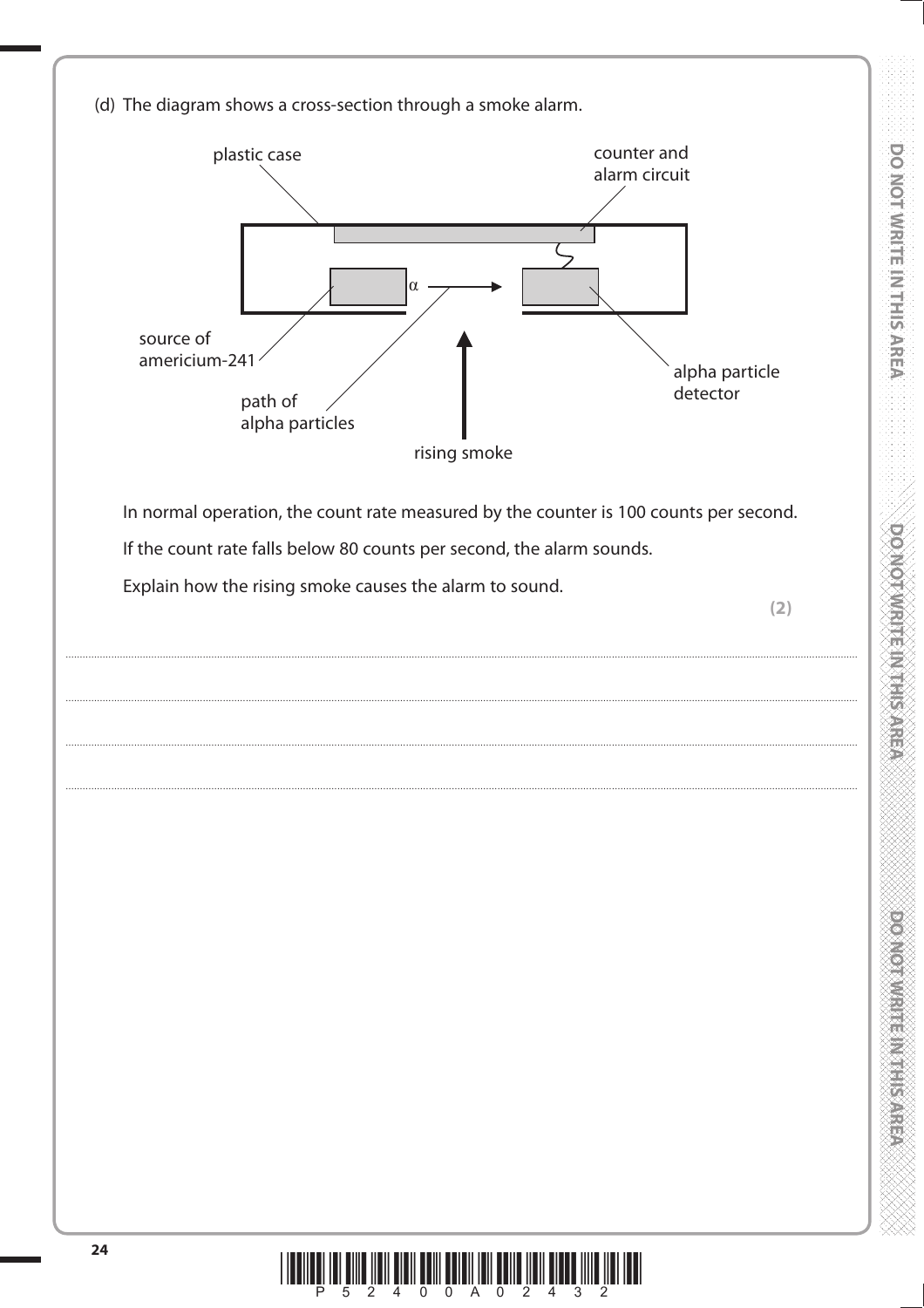| (e) Americium-241 has a half-life of 430 years. |                                                                          |     |
|-------------------------------------------------|--------------------------------------------------------------------------|-----|
|                                                 | (i) Describe what is meant by the term half-life.                        | (2) |
|                                                 | (ii) Americium-242 has a half-life of 16 hours and is a beta emitter.    |     |
|                                                 | Explain why americium-242 is not suitable for use in the smoke detector. | (3) |
|                                                 |                                                                          |     |
|                                                 |                                                                          |     |
|                                                 |                                                                          |     |
|                                                 | (Total for Question 10 = 15 marks)                                       |     |
|                                                 |                                                                          |     |
|                                                 |                                                                          |     |
|                                                 |                                                                          |     |
|                                                 |                                                                          |     |

![](_page_24_Picture_1.jpeg)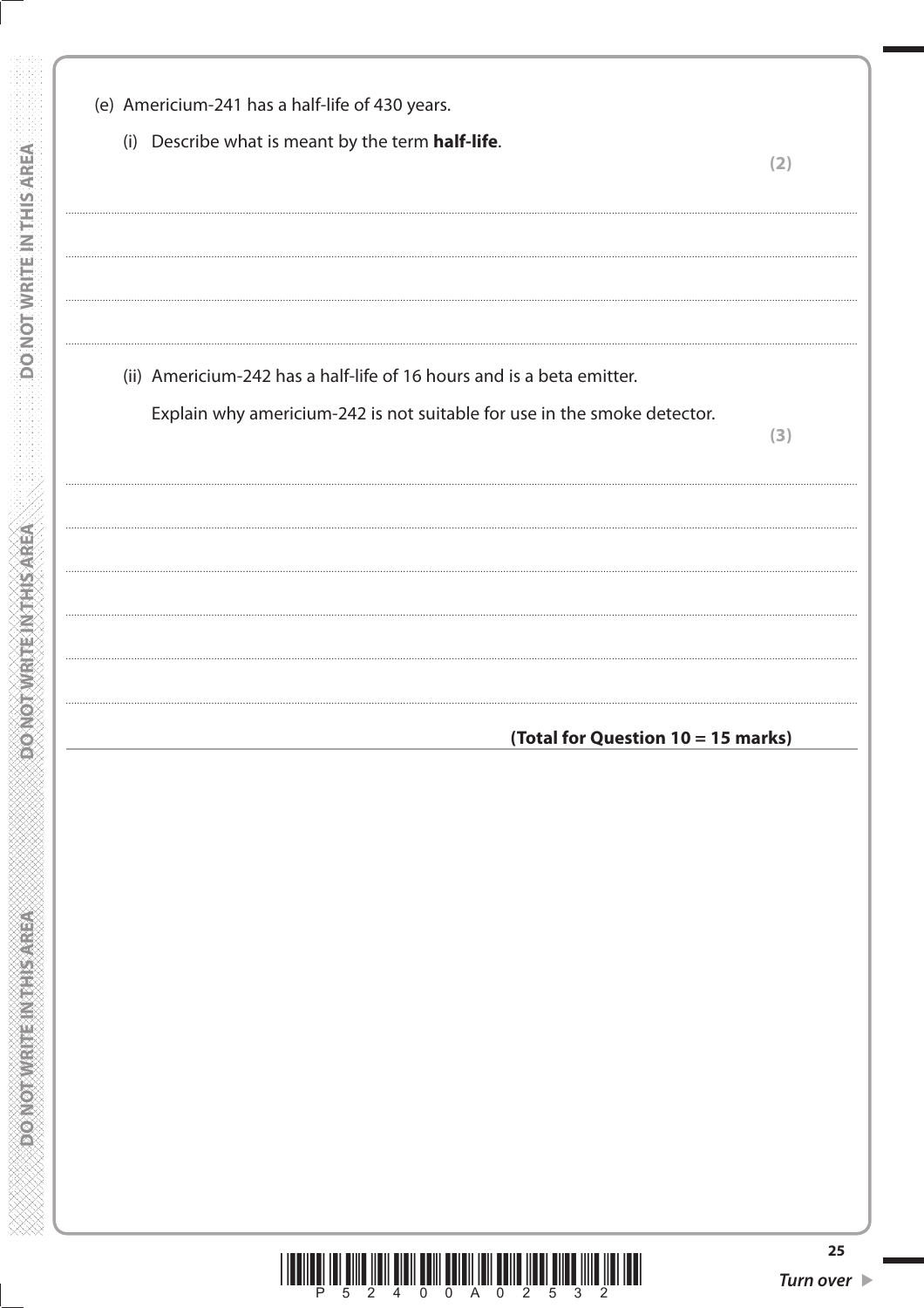![](_page_25_Figure_0.jpeg)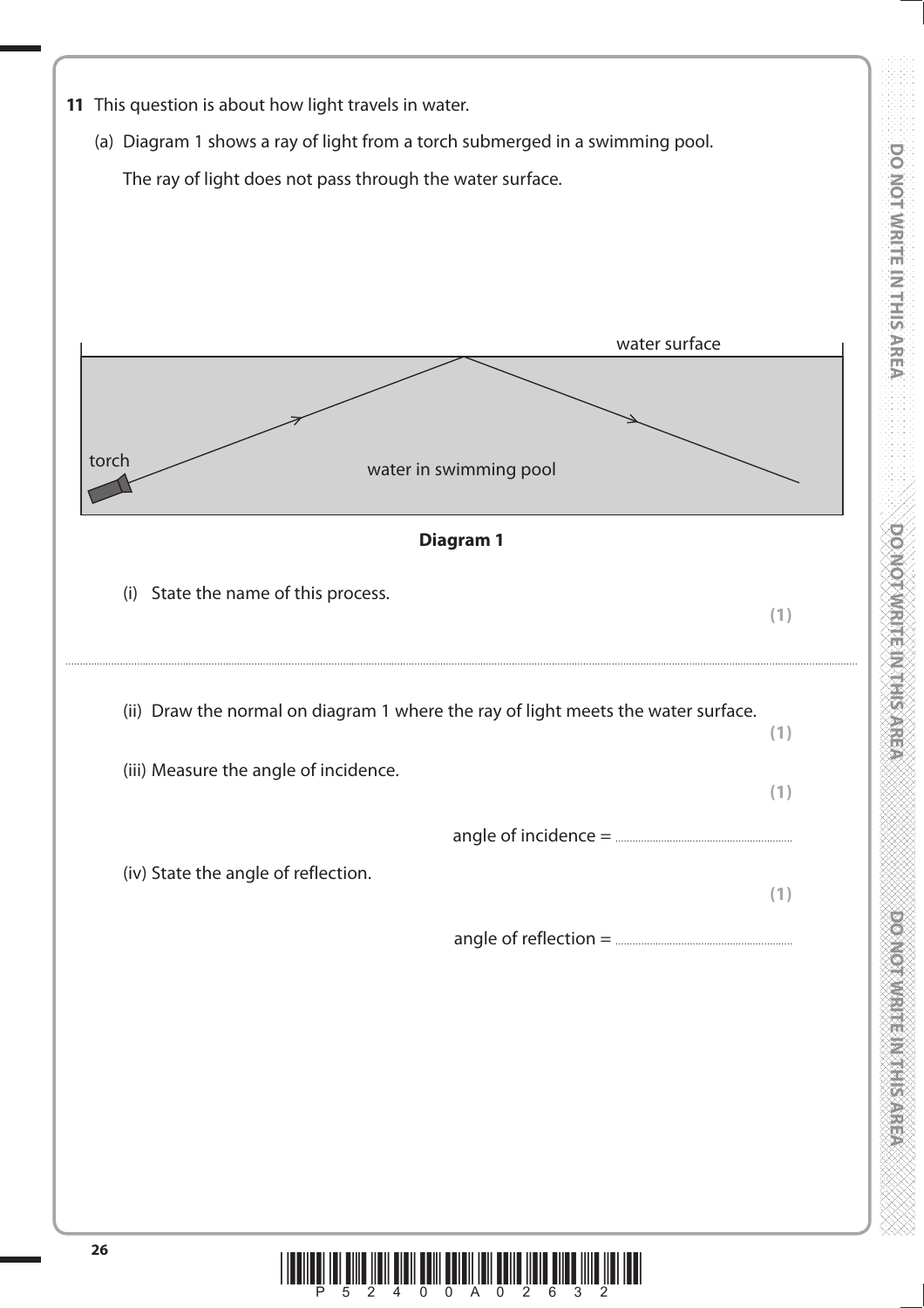![](_page_26_Figure_0.jpeg)

 **DO NOT WRITE IN THIS AREA DO NOT WRITE IN THIS AREA DO NOT WRITE IN THIS AREA DO NOT WRITE IN THIS AREA DO NOT**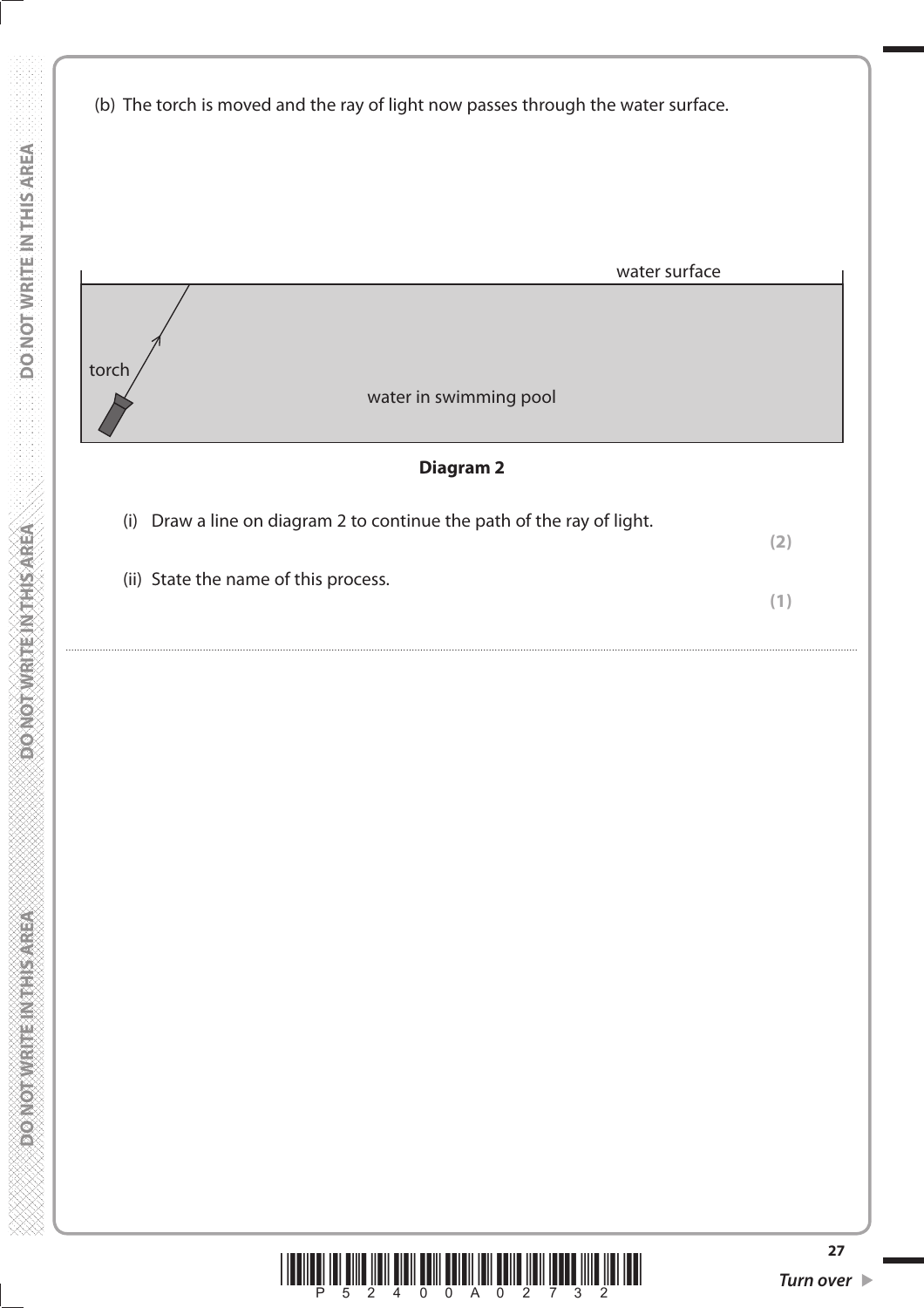| (c) (i) State the equation linking critical angle and refractive index.                                                 |     |
|-------------------------------------------------------------------------------------------------------------------------|-----|
|                                                                                                                         | (1) |
|                                                                                                                         |     |
| (ii) The refractive index of water is 1.33                                                                              |     |
| Calculate the critical angle for the boundary between water and air.                                                    |     |
| Give your answer to three significant figures.                                                                          | (3) |
|                                                                                                                         |     |
|                                                                                                                         |     |
|                                                                                                                         |     |
|                                                                                                                         |     |
|                                                                                                                         |     |
|                                                                                                                         |     |
|                                                                                                                         |     |
|                                                                                                                         |     |
|                                                                                                                         |     |
|                                                                                                                         |     |
| (iii) The torch is moved again so that the ray of light now meets the water surface at<br>an angle of incidence of 52°. |     |
| Explain what happens to this ray of light.                                                                              |     |
|                                                                                                                         | (2) |
|                                                                                                                         |     |
|                                                                                                                         |     |
|                                                                                                                         |     |
| (Total for Question 11 = 13 marks)                                                                                      |     |
|                                                                                                                         |     |
|                                                                                                                         |     |
|                                                                                                                         |     |
|                                                                                                                         |     |

**DOMOTIVE IN THE AREA** 

XXXXX

1000 pm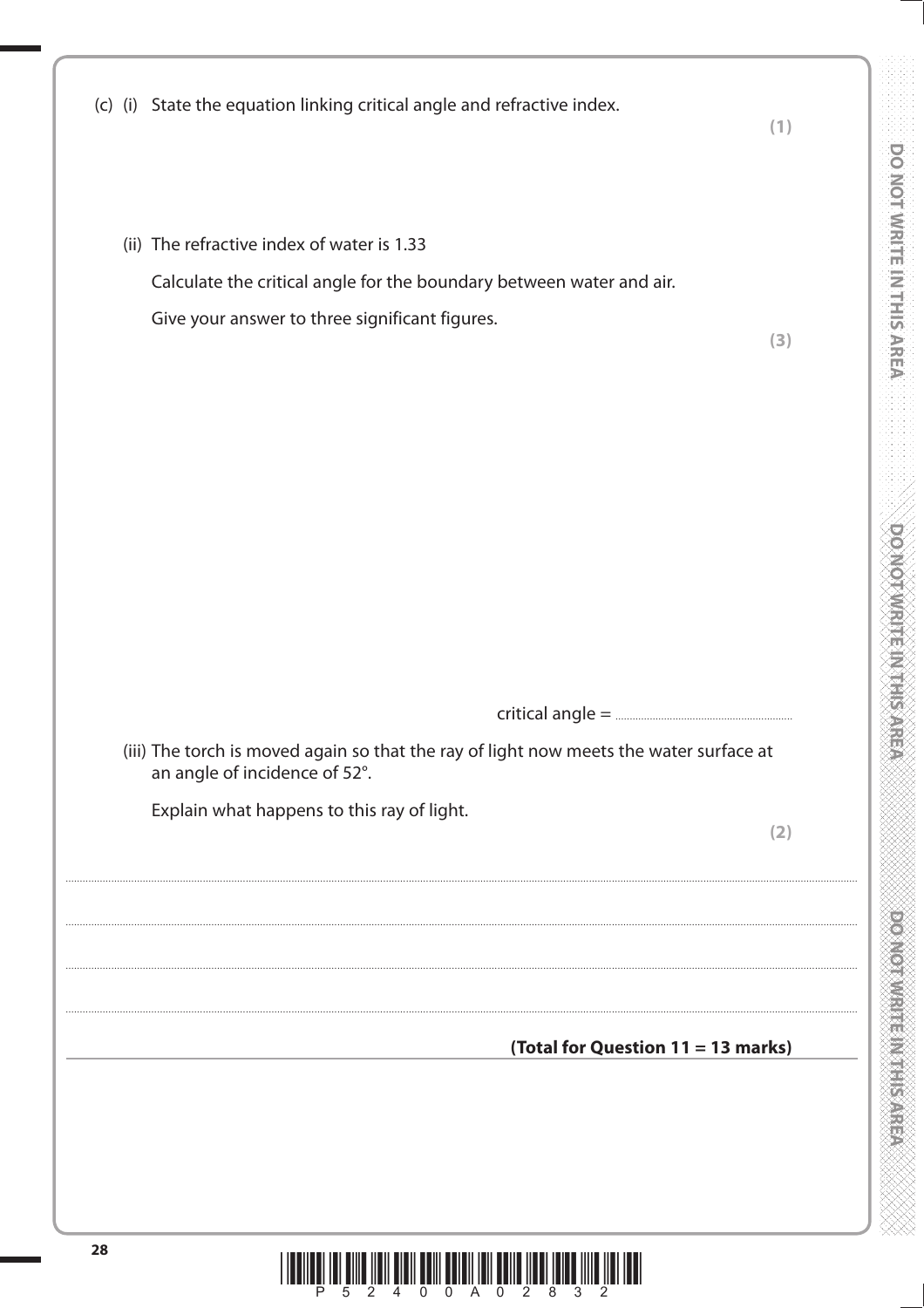![](_page_28_Picture_0.jpeg)

 $\frac{29}{5}$  *Turn over*  $\rightarrow$ 

**BLANK PAGE**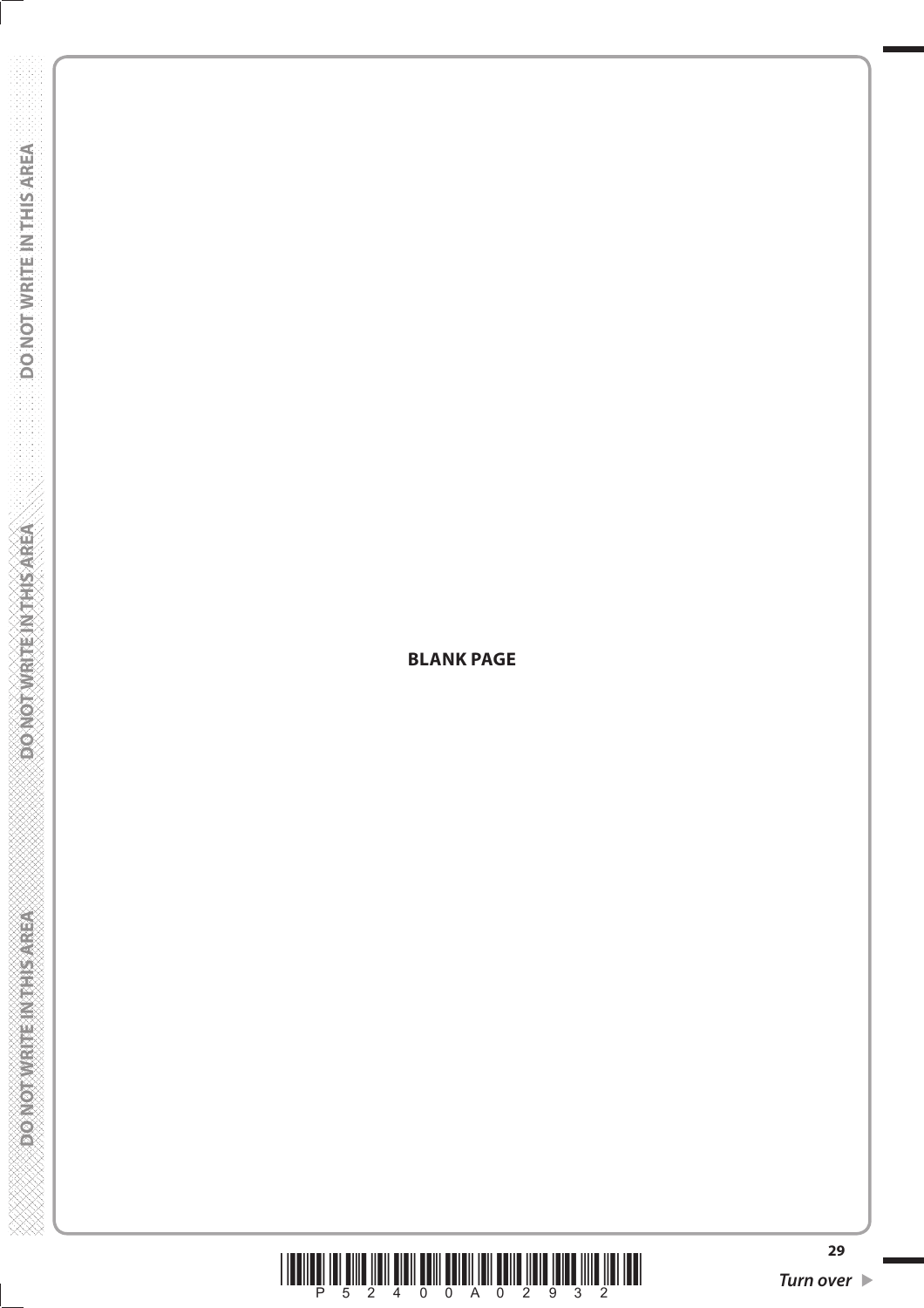![](_page_29_Figure_0.jpeg)

**DO NOT WRITE IN THIS AREA** 

**DOMOTIVIRIE INTHESTER** 

**PONOMIAL IS NOT THE REAL PROPERTY** 

n <sup>2</sup>illi <sup>7</sup>ini <sup>4</sup>ini <sup>2</sup>ini 2illi <sup>2</sup>ini <sup>7</sup>illi <sup>2</sup>illi <sup>2</sup>illi <sup>2</sup>illi <sup>7</sup>illi 7ill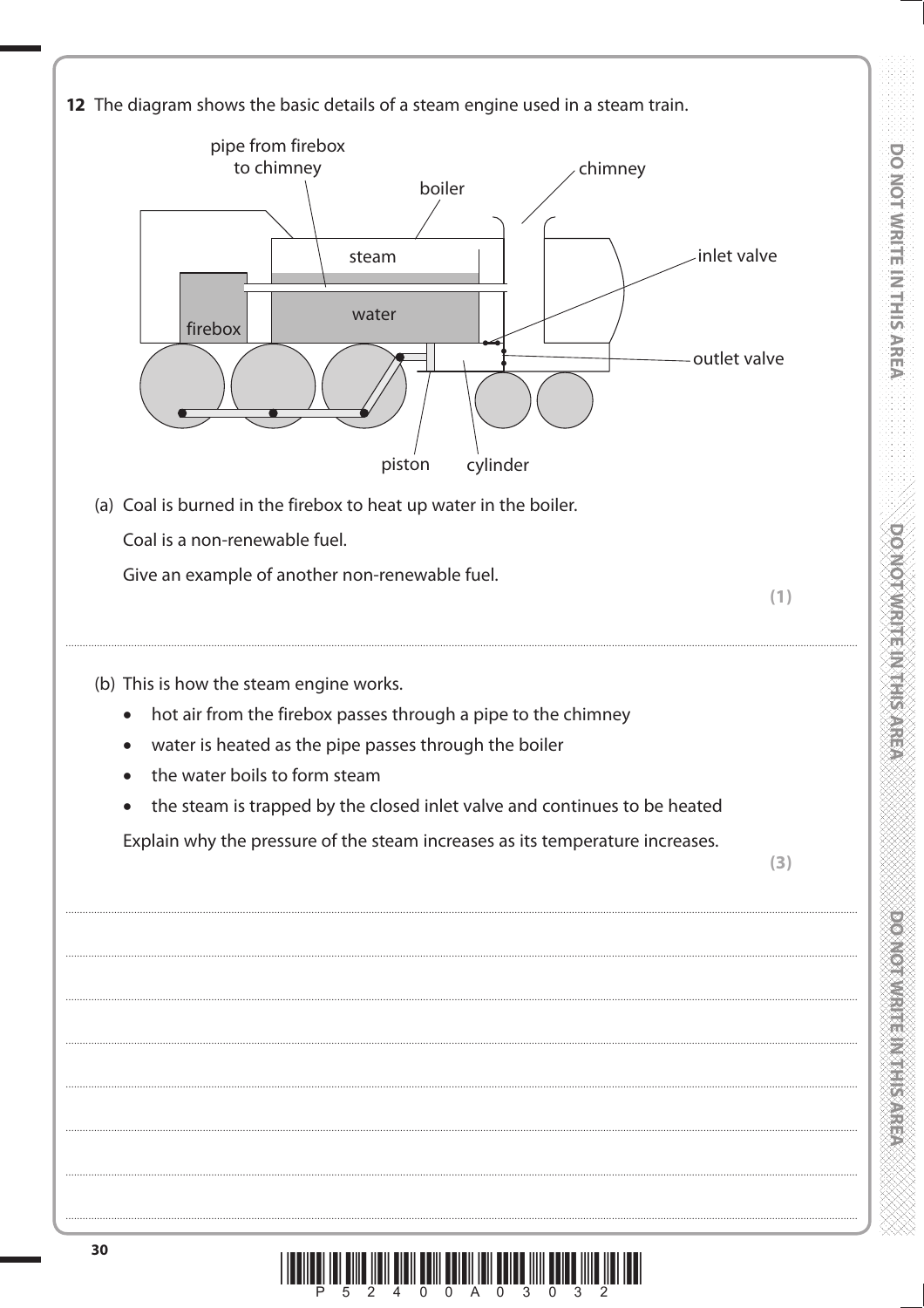- (c) When the inlet valve is opened, the steam moves into the cylinder. The steam exerts a force on the piston in the cylinder.
	- (i) State the equation linking pressure, force and area.
	- (ii) The steam has a pressure of 1.45 MPa. The piston has an area of 0.0243 $m^2$ . Calculate the force exerted on the piston.

**(3)**

**(1)**

force = .............................................................. N

## **QUESTION 12 CONTINUES ON NEXT PAGE**

![](_page_30_Picture_6.jpeg)

**MONOTHER REPAIRING CONFORM**